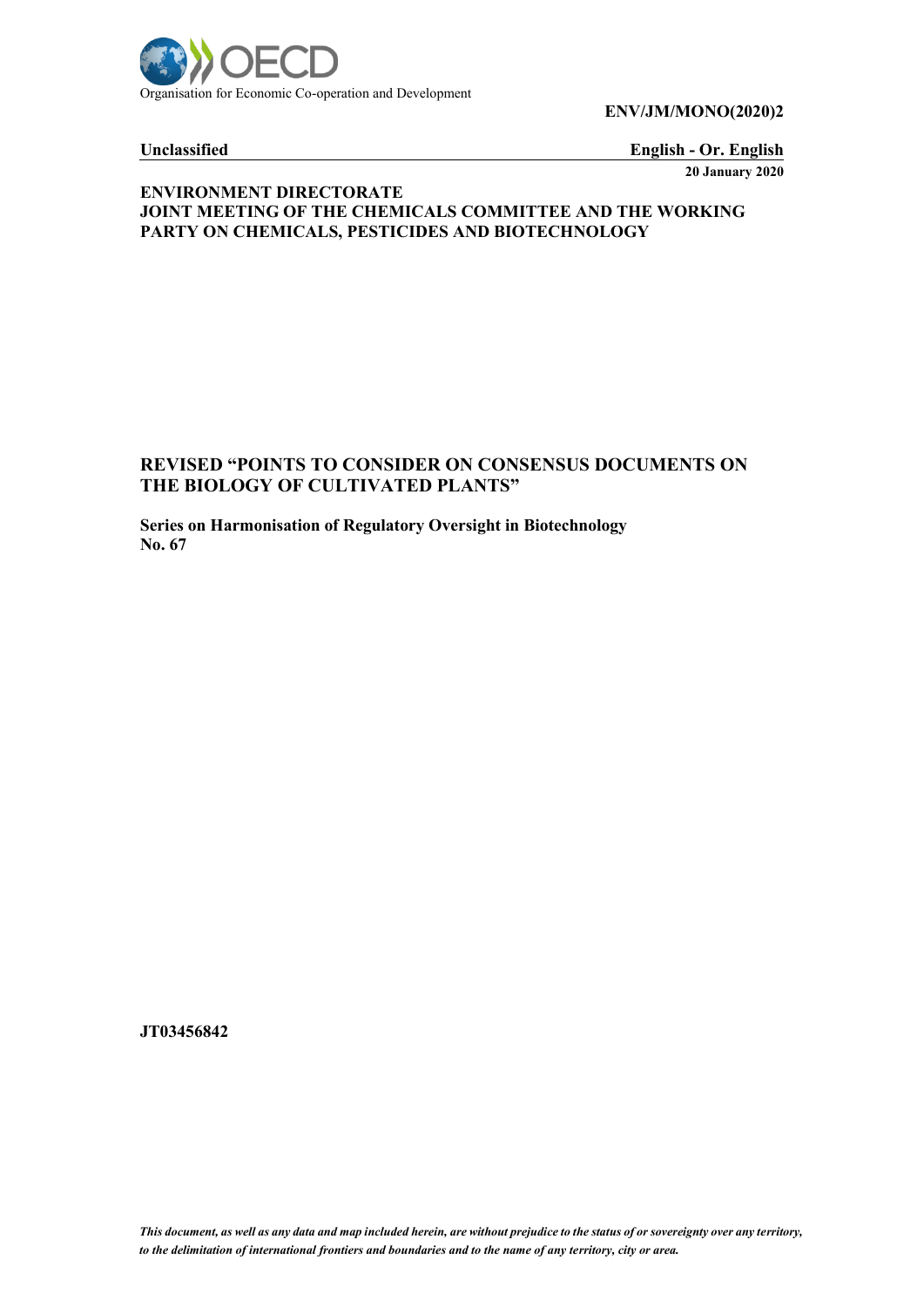**2** ENV/JM/MONO(2020)2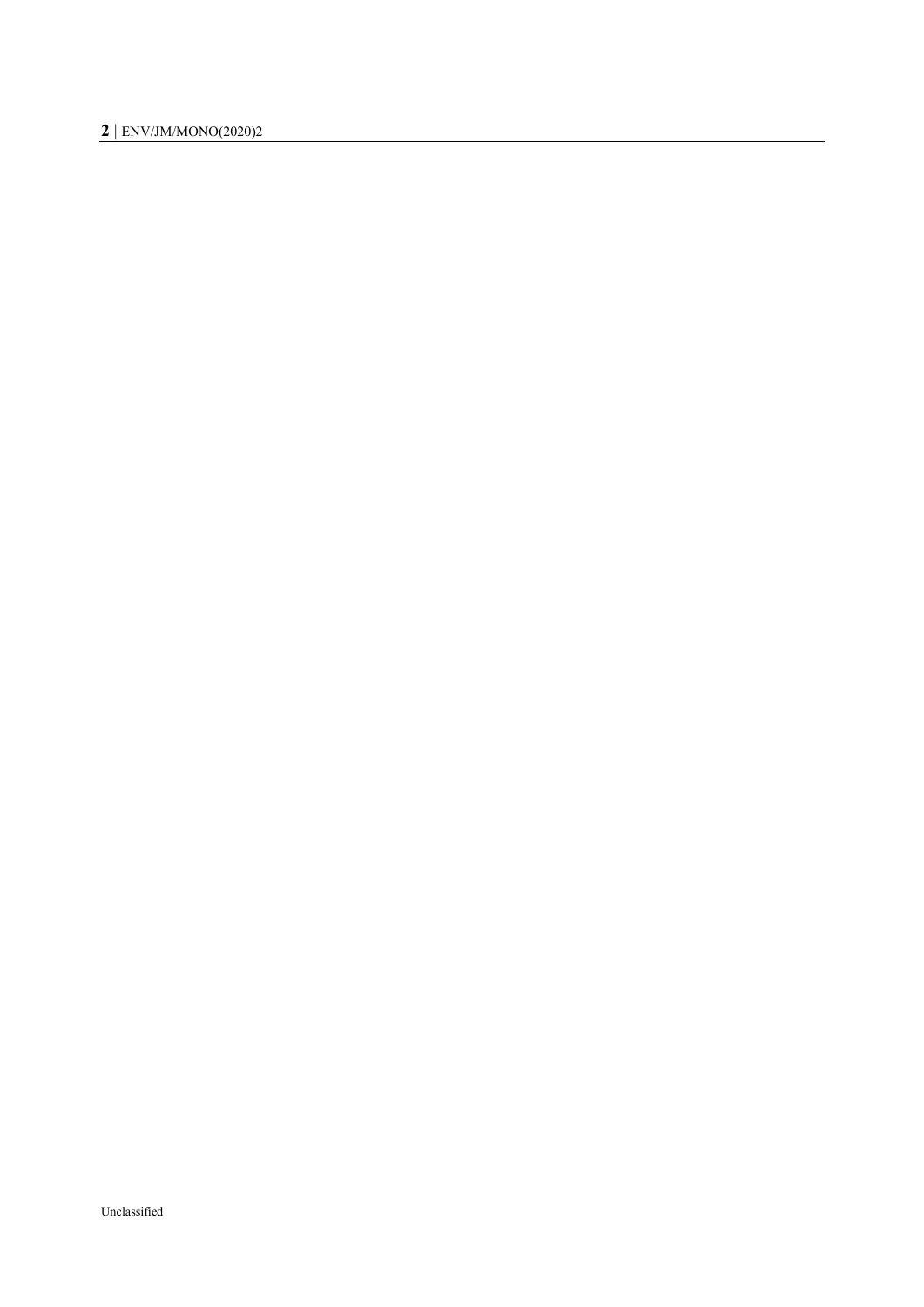OECD Environment, Health and Safety Publications

Series on Harmonisation of Regulatory Oversight in Biotechnology

**No. 67**

# **Revised Points to Consider for Consensus Documents on the Biology of Cultivated Plants**

**Environment Directorate**

**ORGANISATION FOR ECONOMIC CO-OPERATION AND DEVELOPMENT**

**Paris 2020**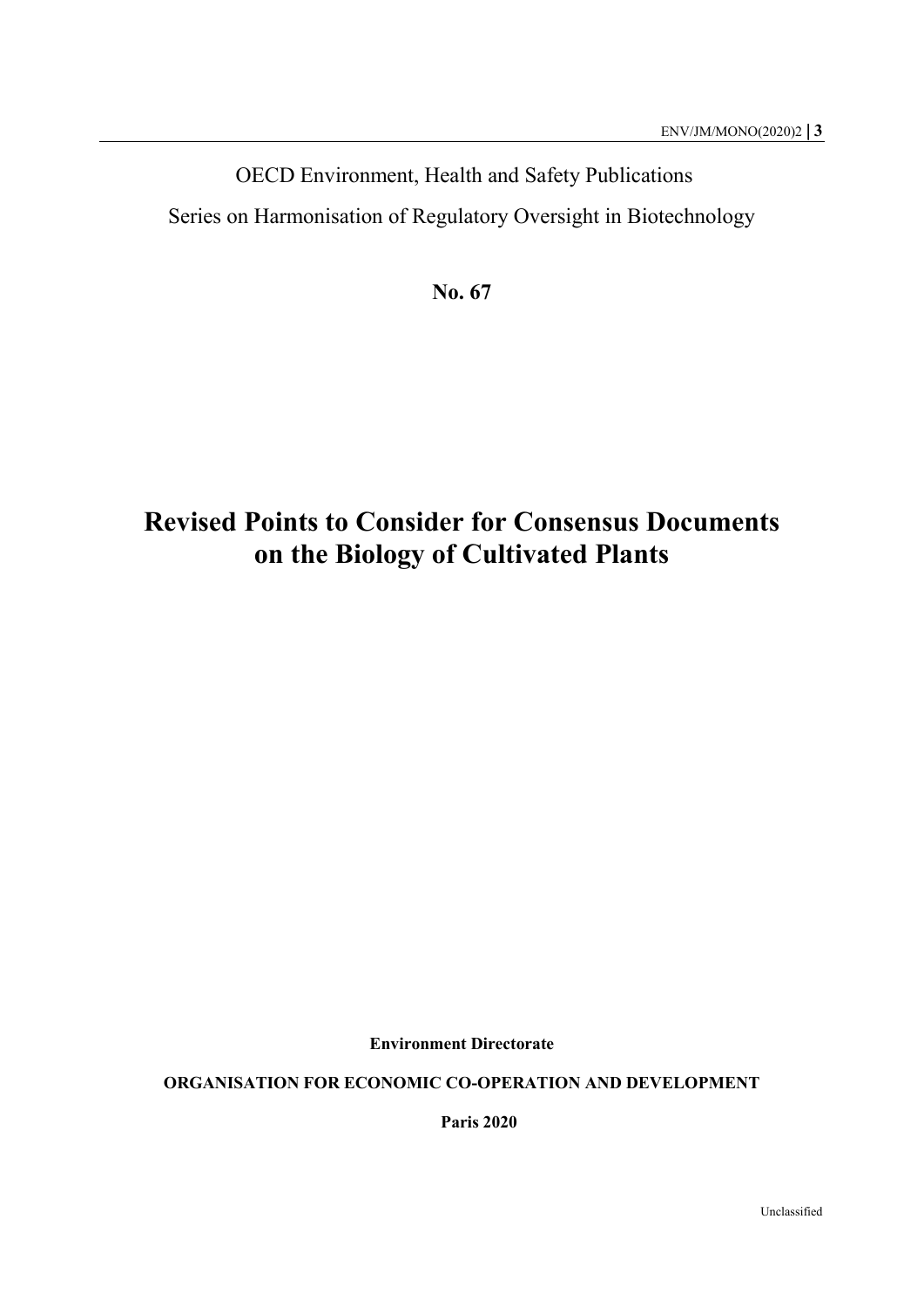#### *Also published in the Series on Harmonisation of Regulatory Oversight in Biotechnology:*

- No. 1, Commercialisation of Agricultural Products Derived through Modern Biotechnology: Survey Results (1995)
- No. 2, Analysis of Information Elements Used in the Assessment of Certain Products of Modern Biotechnology (1995)
- No. 3, Report of the OECD Workshop on the Commercialisation of Agricultural Products Derived through Modern Biotechnology (1995)
- No. 4, Industrial Products of Modern Biotechnology Intended for Release to the Environment: The Proceedings of the Fribourg Workshop (1996)
- No. 5, Consensus Document on General Information concerning the Biosafety of Crop Plants Made Virus Resistant through Coat Protein Gene-Mediated Protection (1996)
- No. 6, Consensus Document on Information Used in the Assessment of Environmental Applications Involving *Pseudomonas* (1997)
- [No. 7, Consensus Document on the Biology of *Brassica napus* L. (Oilseed Rape) (1997) *REPLACED with Consensus Document on* Brassica *crops (*Brassica *spp). No. 54 (2012)*]
- No. 8, Consensus Document on the Biology of *Solanum tuberosum* subsp. *tuberosum* (Potato) (1997)
- No. 9, Consensus Document on the Biology of *Triticum aestivum* (Bread Wheat) (1999)
- No. 10, Consensus Document on General Information Concerning the Genes and Their Enzymes that Confer Tolerance to Glyphosate Herbicide (1999)
- No. 11, Consensus Document on General Information Concerning the Genes and Their Enzymes that Confer Tolerance to Phosphinothricin Herbicide (1999)
- No. 12, Consensus Document on the Biology of *Picea abies* (L.) Karst (Norway Spruce) (1999)
- No. 13, Consensus Document on the Biology of *Picea glauca* (Moench) Voss (White Spruce) (1999)
- No. 14, Consensus Document on the Biology of *Oryza sativa* (Rice) (1999)
- No. 15, Consensus Document on the Biology of *Glycine max* (L.) Merr. (Soybean) (2000)
- No. 16, Consensus Document on the Biology of *Populus* L. (Poplars) (2000)
- No. 17, Report of the OECD Workshop on Unique Identification Systems for Transgenic Plants, Charmey, Switzerland, 2-4 Oct. 2000 (2001)
- No. 18, Consensus Document on the Biology of *Beta vulgaris* L. (Sugar Beet) (2001)
- No. 19, Report of the Workshop on the Environmental Considerations of Genetically Modified Trees, Norway, September 1999 (2001)
- No. 20, Consensus Document on Information Used in the Assessment of Environmental Applications Involving Baculoviruses (2002)
- No. 21, Consensus Document on the Biology of *Picea sitchensis* (Bong.) Carr. (Sitka Spruce) (2002)
- No. 22, Consensus Document on the Biology of *Pinus strobus* L. (Eastern White Pine) (2002)
- No. 23, Revised 2006: OECD Guidance for the Designation of a Unique Identifier for Transgenic Plants (2006)
- No. 24, Consensus Document on the Biology of *Prunus* spp. (Stone Fruits) (2002)
- No. 25, Module II: Herbicide Biochemistry, Herbicide Metabolism and the Residues in Glufosinate-Ammonium (Phosphinothricin)-Tolerant Transgenic Plants (2002)
- No. 26, Output on the Questionnaire on National Approaches to Monitoring/Detection/Identification of Transgenic Products (2003)
- No. 27, Consensus Document on the Biology of *Zea mays* subsp. *mays* (Maize) (2003)
- No. 28, Consensus Document on the Biology of European White Birch (*Betula pendula* Roth) (2003)
- No. 29, Guidance Document on the Use of Taxonomy in Risk Assessment of Micro-organisms: Bacteria (2003)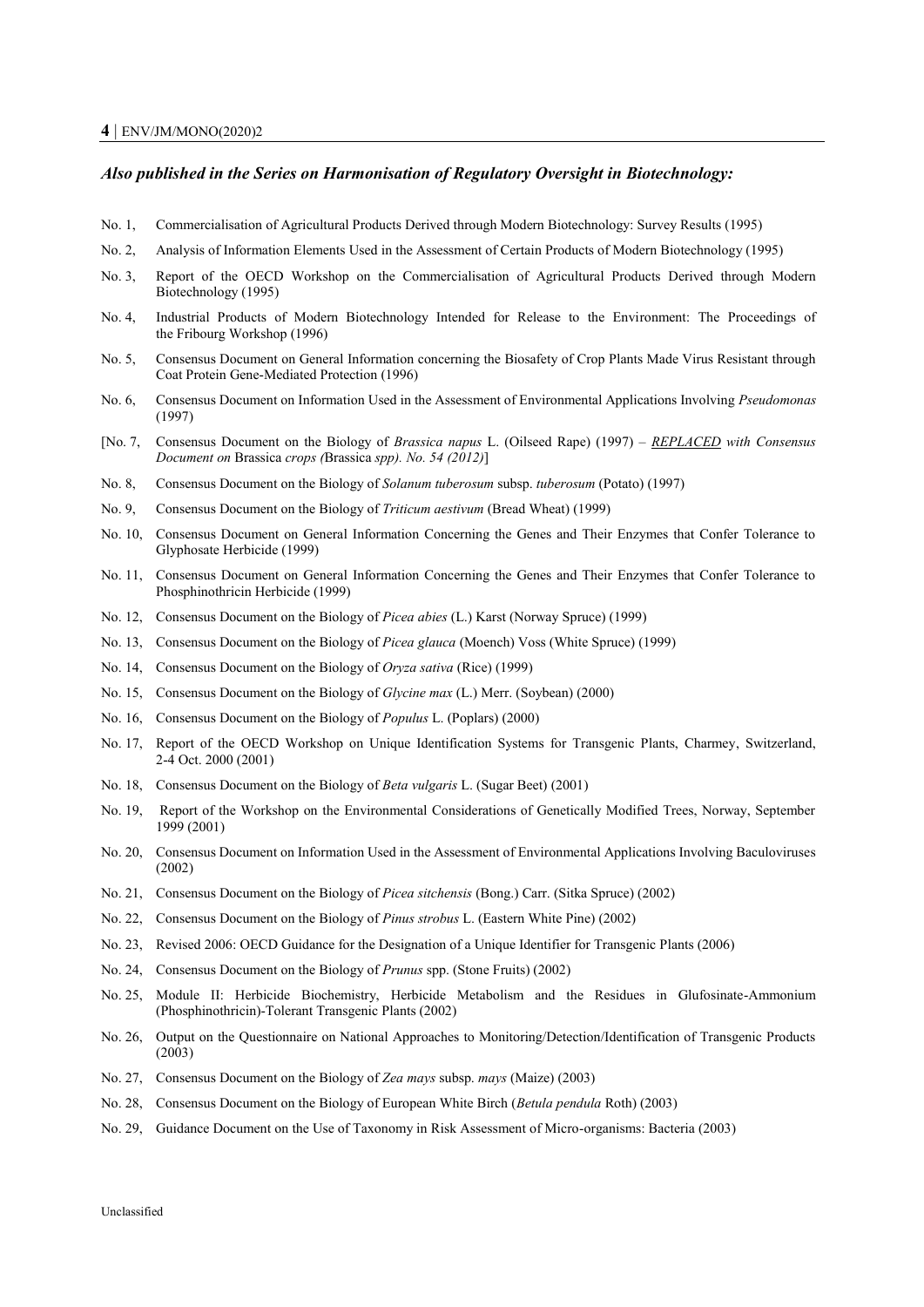- No. 30, Guidance Document on Methods for Detection of Micro-organisms Introduced into the Environment: Bacteria (2004)
- No. 31, Consensus Document on the Biology of *Helianthus annuus* L. (Sunflower) (2004)
- No. 32, An Introduction to the Biosafety Consensus Documents of OECD's Working Group for Harmonisation in Biotechnology (2005)
- No. 33, Consensus Document on the Biology of Papaya (*Carica papaya*) (2005)
- No. 34, Consensus Document on the Biology of *Pleurotus* spp. (Oyster Mushroom) (2005)
- [No. 35, Points to Consider for Consensus Documents on the Biology of Cultivated Plants (2006) *REPLACED with revised consensus document No. 67 (2020)*]
- No. 36, Consensus Document on the Biology of *Capsicum annuum* Complex (Chili, Hot and Sweet peppers) (2006)
- No. 37, Consensus Document on Information Used in the Assessment of Environmental Application involving Acidithiobacillus (2006)
- No. 38, Consensus Document on the Biology of Western White Pine (*Pinus monticola* Dougl. ex D. Don) (2008)
- No. 39, Abstracts of the OECD Expert Workshop on the Biology of Atlantic Salmon (2006)
- No. 40, Consensus Document on the Biology of *Pinus banksiana* (Jack Pine) (2006)
- No. 41, Consensus Document on the Biology of the Native North American Larches: Subalpine Larch (*Larix lyallii*), Western Larch (*Larix occidentalis*), and Tamarack (*Larix laricina*) (2007)
- No. 42, Consensus Document on the Safety Information on Transgenic Plants Expressing *Bacillus thuringiensis* Derived Insect Control Protein (2007)
- No. 43, Consensus Document on the Biology of Douglas-Fir (*Pseudotsuga menziesii* (Mirb.) Franco (2008)
- No. 44, Consensus Document on the Biology of Lodgepole Pine (*Pinus contorta* Dougl. ex. Loud.) (2008)
- No. 45, Consensus Document on the Biology of Cotton (*Gossypium* spp.) (2008)
- No. 46, Consensus Document on Information Used in the Assessment of Environmental Applications Involving *Acinetobacter* (2008)
- No. 47, Guide for Preparation of Biology Consensus Documents (2008)
- No. 48, Consensus Document on the Biology of Bananas and Plantains (*Musa* spp.) (2009)
- No. 49, Consensus Document on the Biology of *Picea mariana* [Mill.] B.S.P. (Black spruce) (2010)
- No. 50, Guidance Document on Horizontal Gene Transfer between Bacteria (2010)
- No. 51, Consensus Document on Molecular Characterisation of Plants Derived from Modern Biotechnology (2010)
- No. 52, Guidance Document on the Use of Information on Pathogenicity Factors in Assessing the Potential Adverse Health Effects of Micro Organisms: Bacteria (2011)
- No. 53, Consensus Document on the Biology of *Cucurbita* L. (Squashes, Pumpkins, Zucchinis and Gourds) (2012)
- No. 54, Consensus Document on the Biology of the Brassica Crops (*Brassica* spp.) (2012)
- No. 55, Low Level Presence of Transgenic Plants in Seed and Grain Commodities: Environmental Risk/Safety Assessment, and Availability and Use of Information (2013)
- No. 56, Consensus Document on the Biology of Sugarcane (*Saccharum* spp.) (2013)
- No. 57, Consensus Document on the Biology of Cassava (*Manihot esculenta* Crantz) (2014)
- No. 58, Consensus Document on the Biology of *Eucalyptus* spp. (2014)
- No. 59, Consensus Document on the Biology of Common bean (*Phaseolus vulgaris* L.) (2015)
- No. 60, Consensus Document on the Biology of Cowpea (*Vigna unguiculata* (L.) Walp.) (2015)
- No. 61, Report of the OECD Workshop on Environmental Risk Assessment of Products derived from New Plant Breeding Techniques (2016)
- No. 62, Consensus Document on the Biology of Sorghum (*Sorghum bicolor* (L.) Moench) (2016)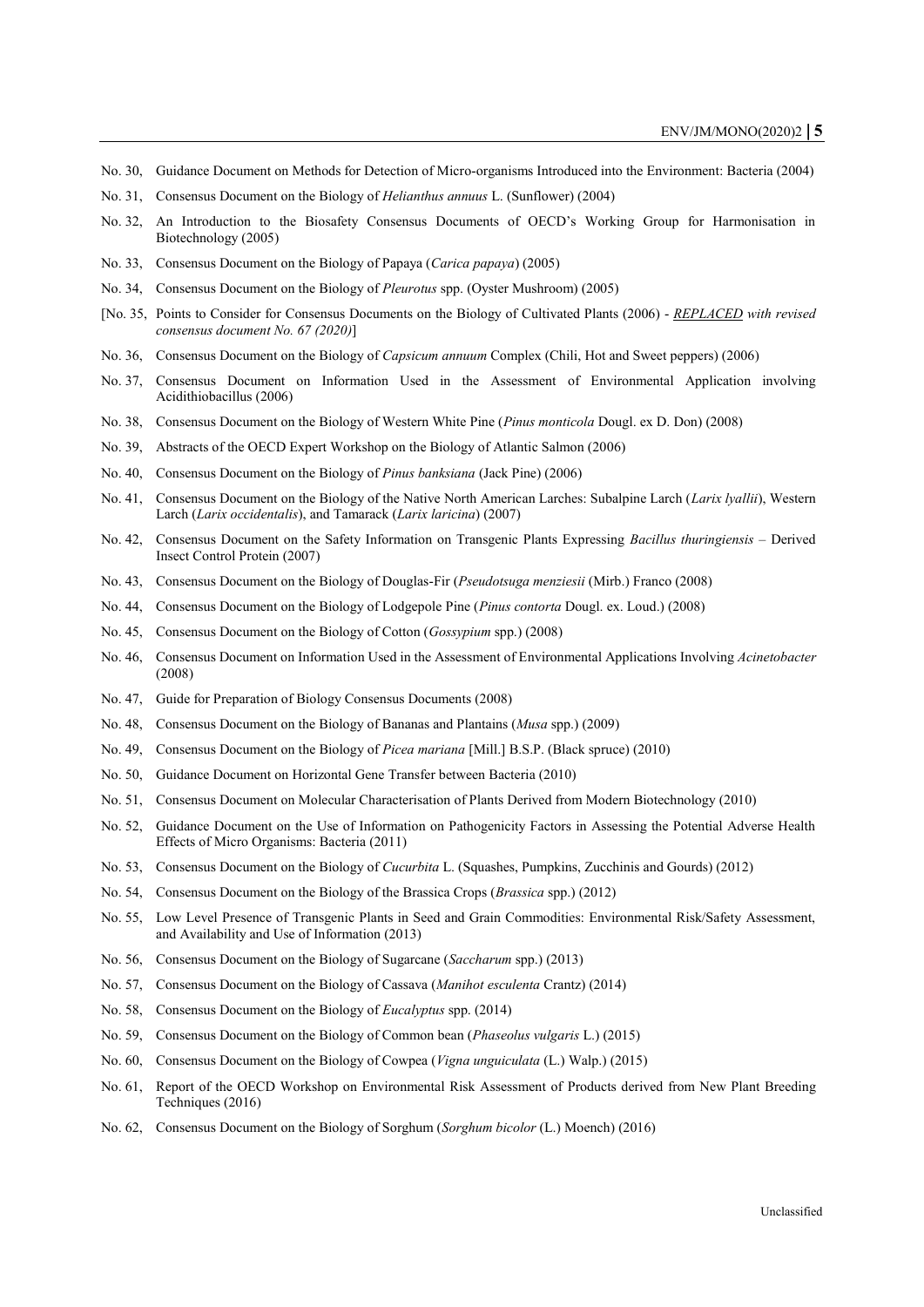- No. 63, Consensus Document on the Biology of Tomato (*Solanum lycopersicum* L.) (2016)
- No. 64, Consensus Document on the Biology of Atlantic salmon (*Salmo salar*) (2017)
- No. 65, Consensus Document on the Biology of Mosquito *Aedes aegypti* (2018)
- No. 66, Consensus Document on the Biology of Apple (*Malus domestica* Borkh.) (2019)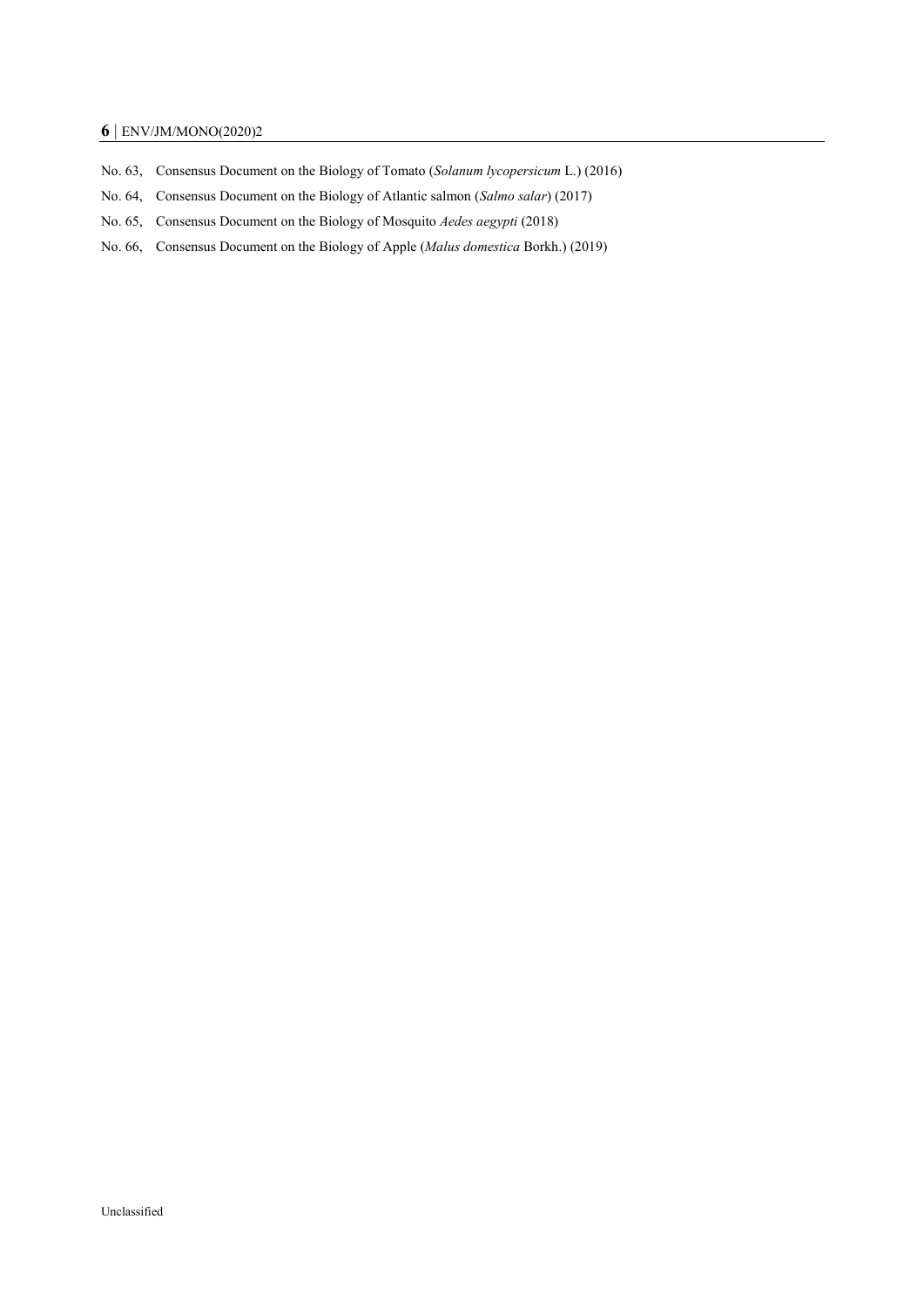# **ABOUT THE OECD**

The Organisation for Economic Co-operation and Development (OECD) is an intergovernmental organisation in which representatives of 36 industrialised countries in North and South America, Europe and the Asia and Pacific region, as well as the European Commission, meet to co-ordinate and harmonise policies, discuss issues of mutual concern, and work together to respond to international problems. Most of the OECD's work is carried out by more than 200 specialised committees and working groups composed of member country delegates. Observers from several countries with special status at the OECD, and from interested international organisations, attend many of the OECD's workshops and other meetings. Committees and working groups are served by the OECD Secretariat, located in Paris, France, which is organised into directorates and divisions.

The Environment, Health and Safety Division publishes free-of-charge documents in twelve different series: **Testing and Assessment**; **Good Laboratory Practice and Compliance Monitoring**; **Pesticides; Biocides**; **Risk Management; Harmonisation of Regulatory Oversight in Biotechnology**; **Safety of Novel Foods and Feeds**; **Chemical Accidents**; **Pollutant Release and Transfer Registers**; **Emission Scenario Documents**; **Safety of Manufactured Nanomaterials**; and **Adverse Outcome Pathways**. More information about the Environment, Health and Safety Programme and EHS publications is available on the OECD's World Wide Web site [\(www.oecd.org/chemicalsafety/\)](http://www.oecd.org/chemicalsafety/).

# **This publication is available electronically, at no charge. For the complete text of this and many other Biosafety publications, consult the OECD's World Wide Web site [\(www.oecd.org/env/ehs/biotrack/\)](http://www.oecd.org/env/ehs/biotrack/) or contact: OECD Environment Directorate, Environment, Health and Safety Division 2 rue André-Pascal 75775 Paris Cedex 16 France E-mail: ehscont@oecd.org**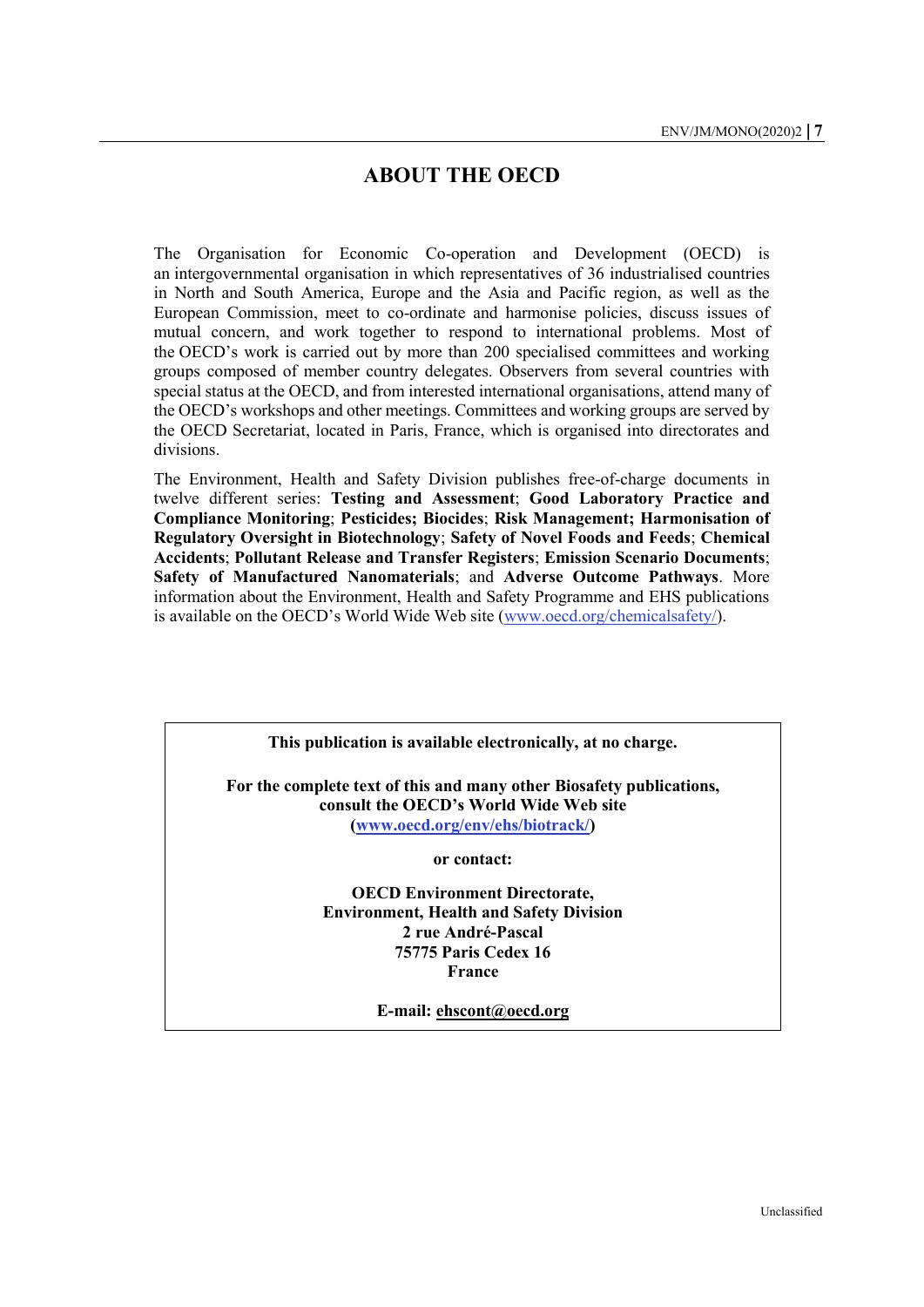# **FOREWORD**

The consensus documents prepared by the OECD Working Group on the Harmonisation of Regulatory Oversight in Biotechnology (WG-HROB) contain information for use during the regulatory assessment of the environmental safety (or 'biosafety') of a particular product. In the area of plants, these are being published on information on the biology of certain species of crops and trees, selected traits that may be introduced into plant species, and biosafety issues arising from certain general types of modifications made to plants.

This document, updating and revising the original *Points to Consider on Consensus Documents on the Biology of Cultivated Plants* issued in 2006 [ENV/JM/MONO(2006)1], provides a structured explanatory checklist to be used by authors of consensus documents.

The United States served as the lead in the preparation of this document, and the draft has been revised based on the input from other member countries and stakeholders.

The WG-HROB endorsed this document, which is published under the responsibility of the Joint Meeting of the Chemicals Committee and the Working Party on Chemicals, Pesticides and Biotechnology of the OECD.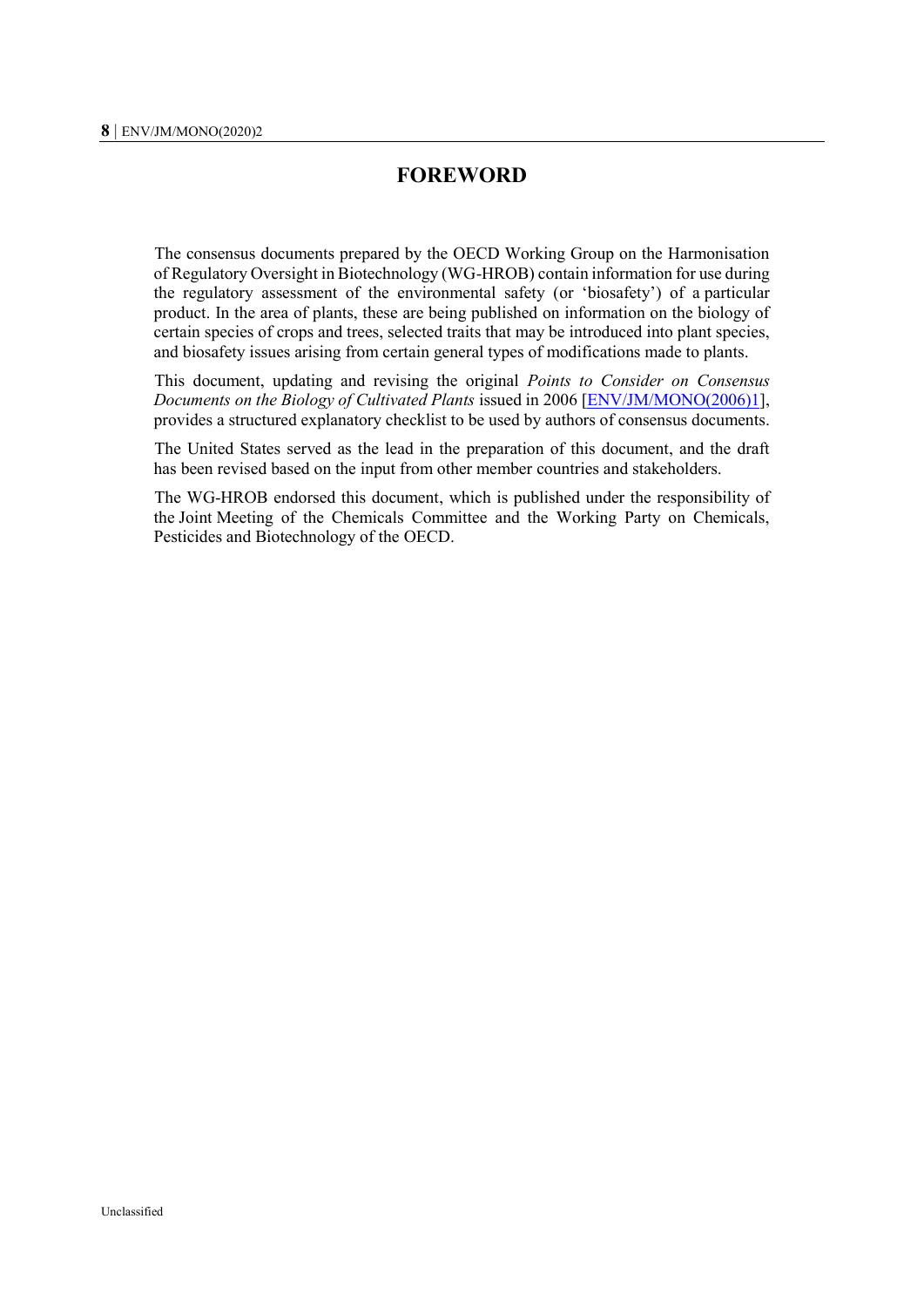# *Table of Contents*

| SECTION I. GENERAL DESCRIPTION INCLUDING TAXONOMY                                                                                                                                                                                                                        |  |
|--------------------------------------------------------------------------------------------------------------------------------------------------------------------------------------------------------------------------------------------------------------------------|--|
|                                                                                                                                                                                                                                                                          |  |
| SECTION II. CENTRES OF ORIGIN, GEOGRAPHICAL DISTRIBUTION AND                                                                                                                                                                                                             |  |
|                                                                                                                                                                                                                                                                          |  |
| 2.3. Ecosystems and habitats where the species occurs natively, and where it has<br>2.4. Agronomic, silvicultural, and other intensively managed ecosystems where the species                                                                                            |  |
|                                                                                                                                                                                                                                                                          |  |
|                                                                                                                                                                                                                                                                          |  |
| 3.1. Generation time and duration under natural circumstances, and where grown or                                                                                                                                                                                        |  |
| 3.2. Reproduction (production of flowers or cones, fruits, seeds, and vegetative propagules). 16                                                                                                                                                                         |  |
| 3.2.2. Pollination (wind, insects, both, etc.), pollen dispersal, pollen viability 17<br>3.2.3. Seed production, and natural dispersal of fruits, cones, and/or seeds  17<br>3.2.4. Seed viability, longevity and dormancy, natural seed bank; germination, and seedling |  |
|                                                                                                                                                                                                                                                                          |  |
|                                                                                                                                                                                                                                                                          |  |
|                                                                                                                                                                                                                                                                          |  |
|                                                                                                                                                                                                                                                                          |  |
|                                                                                                                                                                                                                                                                          |  |
| SECTION VI. GENERAL INTERACTIONS WITH OTHER ORGANISMS (ECOLOGY) 22                                                                                                                                                                                                       |  |
| 6.1. Interactions in natural ecosystems, and in agronomic, silvicultural or other ecosystems                                                                                                                                                                             |  |
|                                                                                                                                                                                                                                                                          |  |
|                                                                                                                                                                                                                                                                          |  |
|                                                                                                                                                                                                                                                                          |  |
|                                                                                                                                                                                                                                                                          |  |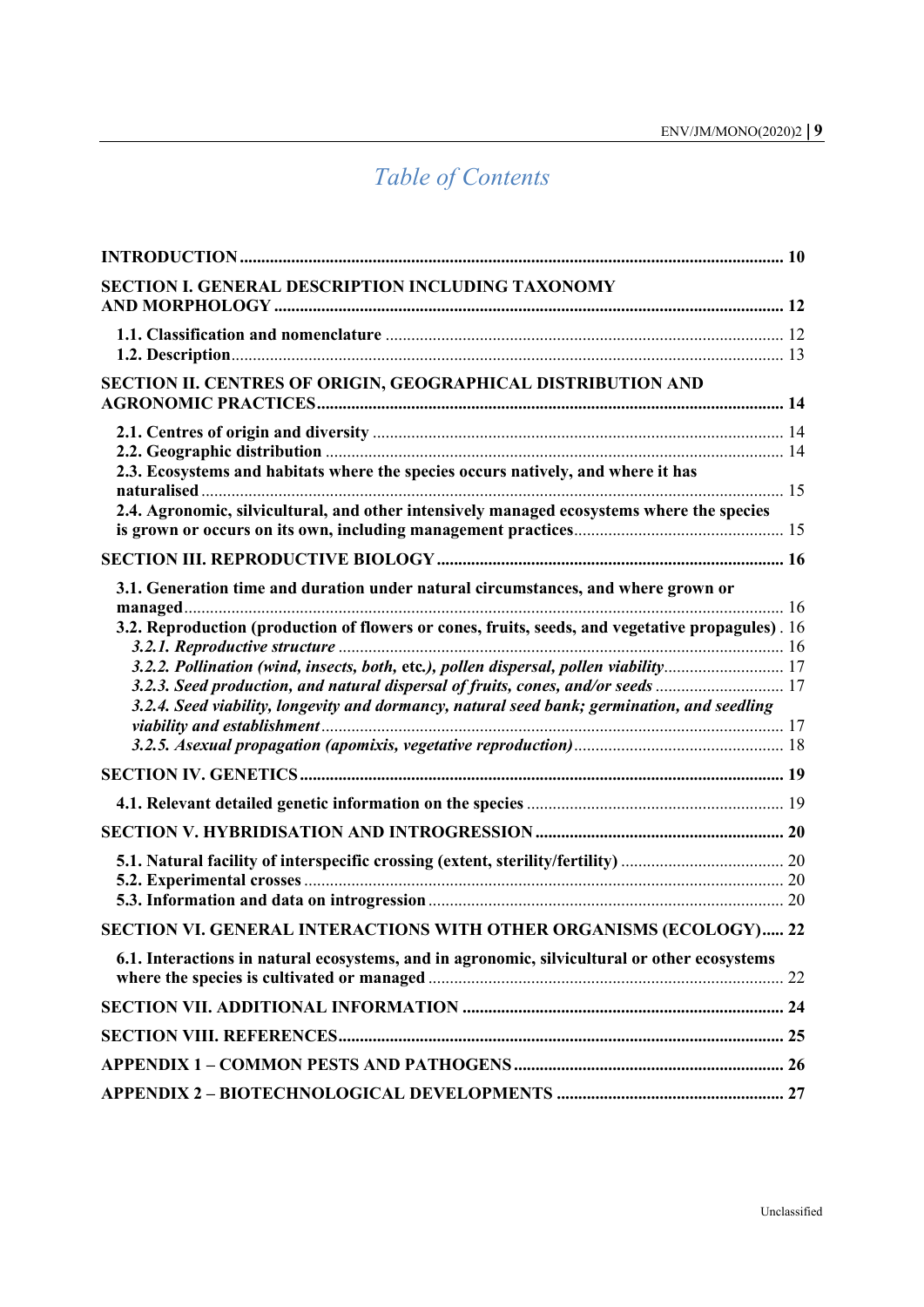## <span id="page-9-0"></span>**INTRODUCTION**

Most environmental risk/safety assessments of transformed (genetically modified or engineered) plants are based upon a broad body of knowledge and experience with the untransformed species (variety, *etc*.), *i.e.* familiarity with the crop plant. The intent of the biology consensus document is to describe portions of this body of knowledge directly relevant to risk/safety assessment in a format readily accessible to regulators. The document is not an environmental risk/safety assessment of the species. Rather, the consensus document provides an overview of pertinent biological information on the untransformed species to help define the baseline and scope (the comparator against which transformed organisms will be compared), in the risk/safety assessment of the transformed organism. Consensus documents are not detailed crop handbooks or manuals of agricultural or silvicultural practice or economic botany, but rather focus on the biological information and data that may be clearly relevant to the assessment of newly transformed plants.

This *Points to Consider* document is meant as a structured explanatory checklist, regarding both order and contents, of relevant points to consider in preparing or evaluating a consensus document on the biology of a cultivated vascular plant species or other taxonomic group of interest, in relation to biotechnology and environmental risk/safety assessment. The general approach laid out in this document may also be pertinent to nonvascular plants (*e.g*. mosses), fungi, animals and micro-organisms; however, these groups are biologically and ecologically so different that further adaptation and refinement of the general approach will be necessary.

The biology consensus documents that have been published to date as well as most in preparation (excepting those on oyster mushroom, Atlantic salmon, mosquito species and micro-organisms) are on annual crops, timber trees, and fruit trees. The plants of interest that have been the subject of the documents are primarily row crops, or trees managed silviculturally or grown in plantations or orchards. They are vascular plants, either flowering plants (angiosperms) or conifers (gymnosperms).

The points to consider as covered in the present document create a basic format and scope to be used for writing or reviewing new consensus documents and updating the earlier documents. While this *Points to Consider* document is meant to provide a basic format and scope, it is not intended to be rigid or inflexible. Of the biology consensus documents to date, some have addressed a particular point in depth, others lightly, and some not at all, depending on the relevance of the point to the plant species or other group of interest. Should additional points beyond those covered in this document be needed for a particular plant, the additional information can be included in the body of the consensus document, or in appendices. If a particular point is not covered in a consensus document, the text may briefly explain why the point, in the particular case, is not relevant.

Authors of the draft of a plant biology consensus document should be familiar with this *Points to Consider* document as well as existing consensus documents in the OECD Series on Harmonisation of Regulatory Oversight in Biotechnology (SHROB), in order to develop the appropriate scoping and presentation of information and data and for general editorial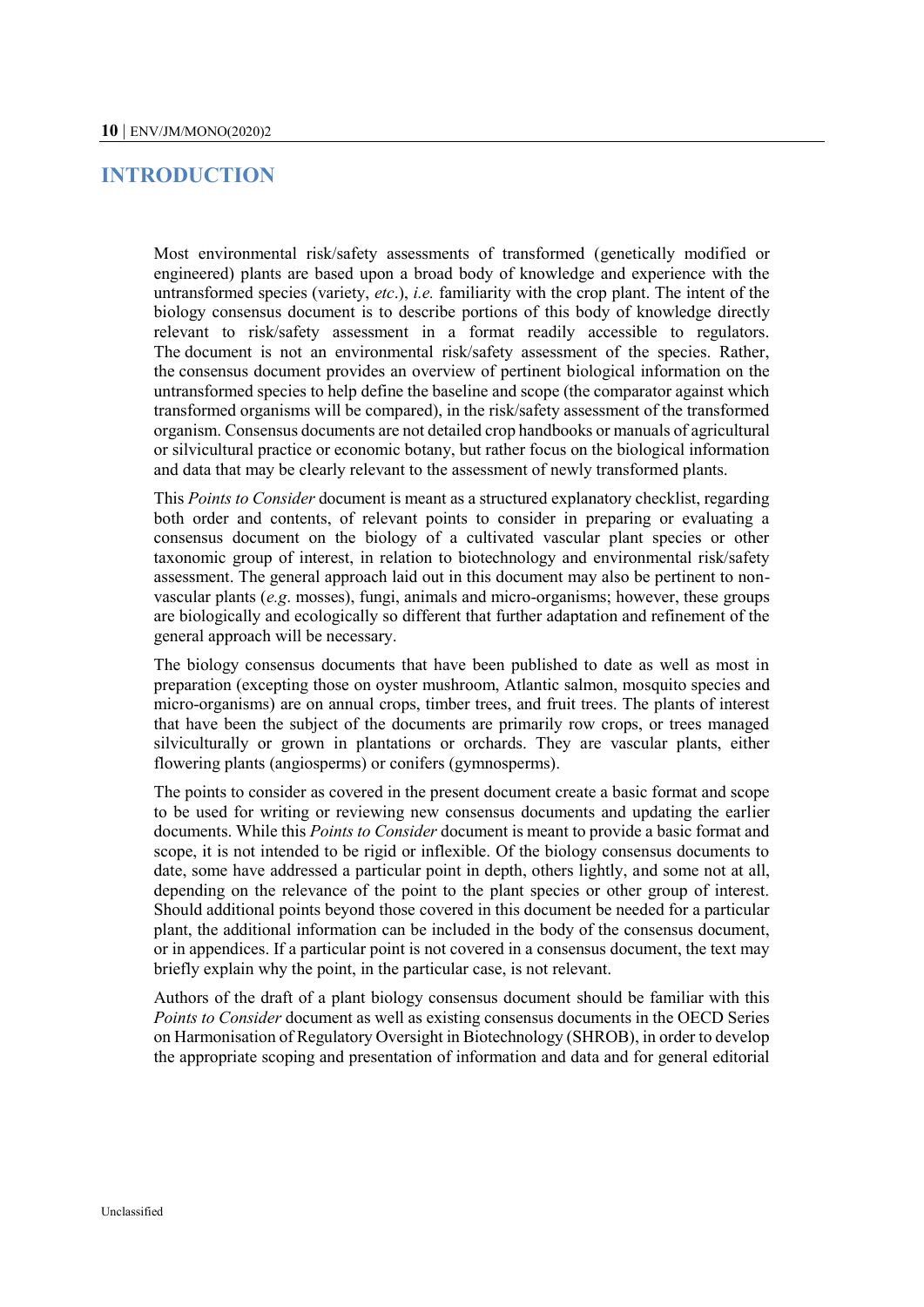style. Existing consensus documents<sup>1</sup>, particularly more recent ones, may provide detailed examples (some noted below) that are helpful models or thought-provoking for particular cases. Authors of plant biology consensus documents should also be familiar with any corresponding food/feed composition consensus document developed by the Working Group for the Safety of Novel Foods and Feeds to ensure consistency and avoid any unnecessary duplication [\(http://www.oecd.org/chemicalsafety/biotrack/consensus](http://www.oecd.org/chemicalsafety/biotrack/consensus-document-for-work-on-safety-novel-and-foods-feeds-plants.htm)[document-for-work-on-safety-novel-and-foods-feeds-plants.htm\)](http://www.oecd.org/chemicalsafety/biotrack/consensus-document-for-work-on-safety-novel-and-foods-feeds-plants.htm).

Those interested in information on the evolution of how pertinent topics are covered in OECD biology consensus documents may consult especially Analysis of Consensus Document's Section I: Analysis and Comparison of Consensus Documents [ENV/JM/BIO(2003)16]. This review was presented at the OECD Workshop on Review of Consensus Documents and Future Work in Harmonisation, held in Washington, D.C., United States in October 2003. This document on Points to Consider for Consensus Documents on the Biology of Cultivated Plants results from a recommendation of that meeting. It was originally declassified in 2006, and subsequently updated in 2020.

An understanding of the biology of the species or other group of interest will aid in determining the kinds of information pertinent to the environmental risk/safety assessment. This *Points to Consider* document provides an explanation of why the point (as enumerated below) is important in risk/safety assessment of the transformed plant, and presents a rationale for how the information in the point relates to risk/safety assessment. For a particular environmental risk/safety assessment, biological or ecological information in addition to that presented in the consensus document may be needed to address the regional environments into which the genetically engineered plant is proposed to be released.

<sup>1</sup> All consensus documents quoted as examples in the text below can be consulted at the OECD BioTrack public website: *[http://www.oecd.org/env/ehs/biotrack/consensus-documents-work](http://www.oecd.org/env/ehs/biotrack/consensus-documents-work-harmonisation-regulatory-oversight-biotechnology-by-number.htm)[harmonisation-regulatory-oversight-biotechnology-by-number.htm](http://www.oecd.org/env/ehs/biotrack/consensus-documents-work-harmonisation-regulatory-oversight-biotechnology-by-number.htm)*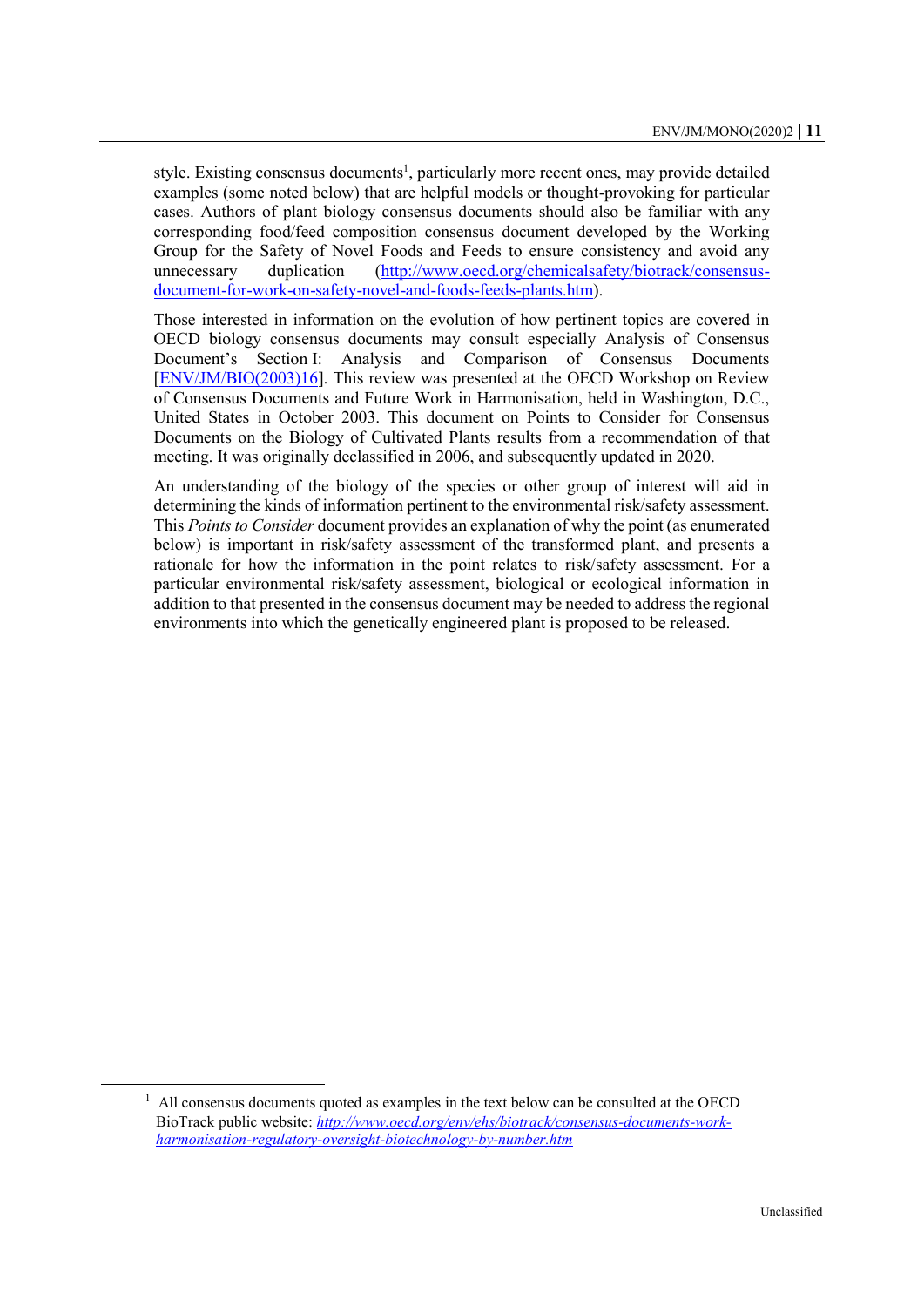# <span id="page-11-0"></span>**SECTION I. GENERAL DESCRIPTION INCLUDING TAXONOMY AND MORPHOLOGY**

The focus of each biology consensus document has usually been a species, but in some cases the focus has been a group of species or a genus, or just a subspecies or a cultivar group (examples are below). The primary focus of this *Points to Consider* document also is the species of interest, so appropriate adjustments will be necessary if the focus of the consensus document is more broad or narrow.

#### <span id="page-11-1"></span>**1.1. Classification and nomenclature**

Give the scientific name of the cultivated species of interest, with its authors, and pertinent synonyms (*i.e*. actively used alternative scientific names, if any). If necessary to delimit the plant, also give the horticultural name, *e.g.* the cultivar group (*e.g. Beta vulgaris* subsp. *vulgaris* Sugar Beet Group). Provide main international common name(s) at least in English for the species of interest. Give the taxonomic context of the species (family always, perhaps the order, and perhaps the subfamily, tribe, subgenus or section). If the taxonomy is not settled, be relatively conservative in choosing the taxonomy, and briefly explain the alternative(s). The latest taxonomic or nomenclatural study is not necessarily definitive, and may need time for scientific consensus before it becomes adopted. A common name for the crop species of interest can be introduced here, to be used in much of the document as a more familiar name (aide-memoire).

Describe the taxonomic relationships of the cultivated species: related species, and related genera particularly if there is high likelihood for spontaneous hybridisation or the generic limits are unsettled. A list of related species (with brief geographic ranges) should be given and include all the relatives with a potential for hybridisation (*i.e.* cross-compatible relatives). This topic is dealt with in detail in Section V. The listing here may provide brief information on chromosome numbers and ploidy if these data are pertinent to the taxonomic differentiation of the species, whereas a more complete coverage of the relevant details is provided in Sections IV and V.

**Rationale:** *The scientific name enables an unequivocal understanding (*i.e*. a circumscription) of the plant of interest, at the appropriate level, such as the species or the subspecies. This addresses what the species (or other group) is and what it is called (*i.e*. circumscription and name). The list of close relatives could help in subsequent analysis to form an idea of the kinds of pertinent traits such as disease resistance or stress tolerance that may already occur in these direct relatives of the cultivated plant, and may help elucidate how genes/traits are shared and may move via gene flow amongst related populations. The list of close relatives aid in understanding the range of diversity and variability in the gene pool.*

**Examples:** OECD Series on Harmonisation of Regulatory Oversight in Biotechnology (SHROB) No. 16 (poplars, Section II, pp. 15-18); No. 45 (cotton, Section II, pp. 14-15); No. 56 (sugarcane, Section II, p. 17-18); No. 58 (*Eucalyptus*, Section I, pp. 12-14); and No. 62 (sorghum, Section I, pp. 11-13).

*Note: all consensus documents [\(www.oecd.org/env/ehs/biotrack/\)](http://www.oecd.org/env/ehs/biotrack/)*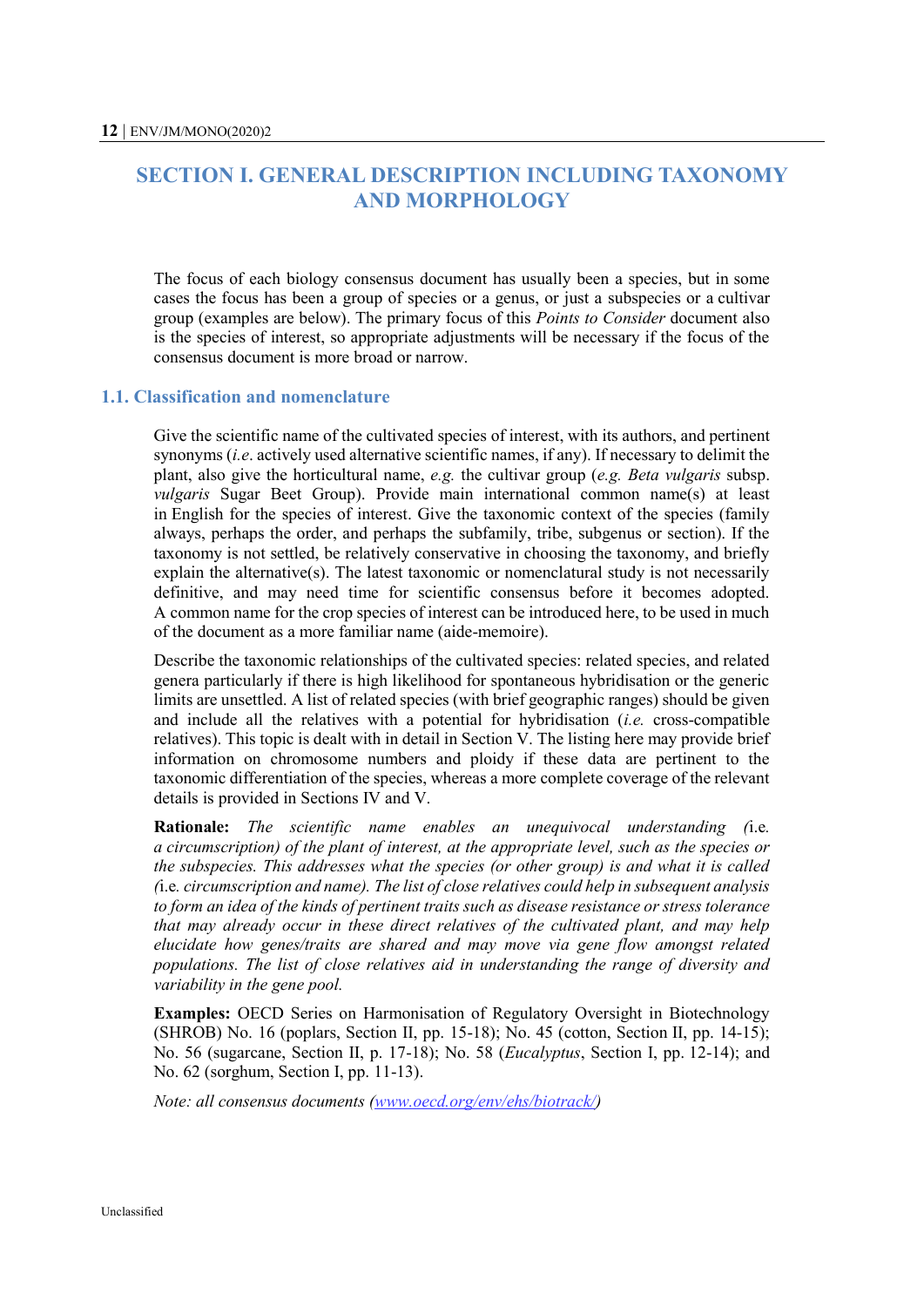#### <span id="page-12-0"></span>**1.2. Description**

Give a brief non-technical description of the species of interest, understandable to the nonspecialist. Provide the habit and general characteristics of the plant, for example that it is an annual, a long-lived tree, or a biennial cultivated as an annual crop, and that it is, for instance, grown for fibre, fruit, or seeds. Also provide a concise technical (taxonomic) description sufficient to make a positive identification of the plant (or part). Illustration (a line drawing or black-and-white photo) may be useful. To clarify distinctiveness, emphasise the practical diagnostic or distinguishing morphological or other characters. Limit jargon, by the precise use of phrases and familiar words. A table of main differences or taxonomic key may be instructive (*e.g*. Table 1 in SHROB No. 62 on sorghum). If necessary, for example when based on recent information or a new approach, present or reference the analytical methods by which a differential identification of the similar plants *(e.g.* species) is now made.

**Rationale:** *These descriptions provide broad orientation, and as well accurate identification. They briefly explain how the species of interest is actually identified in relation to others. Additionally, the description may give particular characteristics of the plant to aid in defining the scope of a risk/safety assessment. Although an exact identification often is based on experience (*i.e. *recognition) or on regional publications, rigorous or subtle analysis using specialist resources sometimes is required.*

**Examples:** OECD SHROB No. 8 (potato, Section IV, pp. 14-15); No. 28 (European white birch, Section I, pp. 12-13); No. 45 (cotton, Section I, pp.11-13); No. 54 (*Brassica* crops, Section I, pp.19-31); and No. 62 (sorghum, Section I, pp.13-16).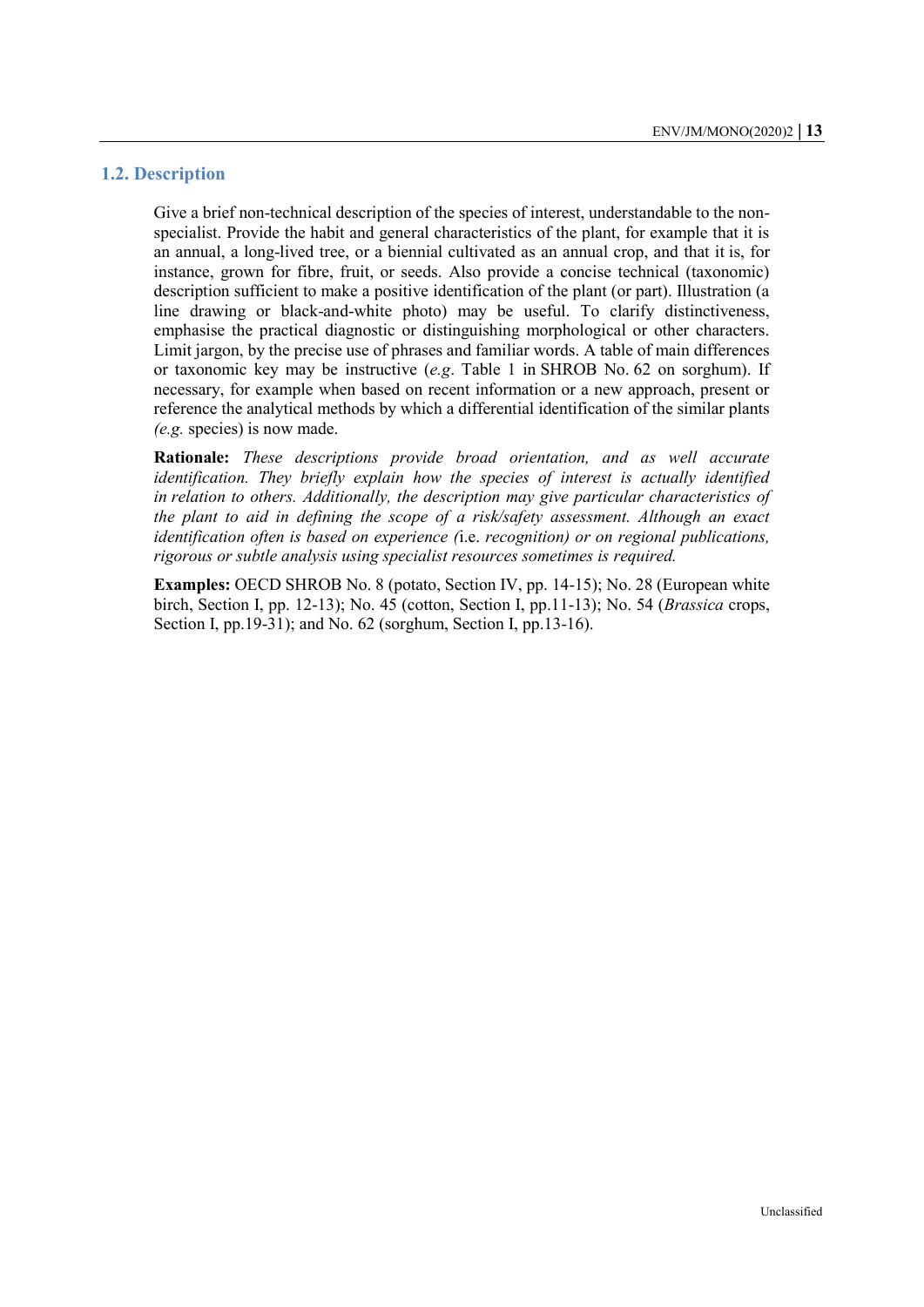# <span id="page-13-0"></span>**SECTION II. CENTRES OF ORIGIN, GEOGRAPHICAL DISTRIBUTION AND AGRONOMIC PRACTICES**

This section covers the primary or crop species of interest, including the plants that are wild or free-living (whether native or naturalised) or weedy, and as cultivated or managed in the field. Crossable relatives with the relevant information and data on their intraspecific and interspecific crossing are discussed in Sections IV and V.

#### <span id="page-13-1"></span>**2.1. Centres of origin and diversity**

Describe the known or probable primary centre(s) of origin, as well as secondary centres where additional important variability or biodiversity may occur, whether naturally (*e.g*. *Beta*) or through the process of domestication (*e.g*. *Zea mays*, *Solanum tuberosum* subsp. *tuberosum*). The evolutionary centres important for natural biodiversity should be mentioned, and the central areas of domestication and landrace diversity, with indication of the centres' relative importance. Genetic diversity is covered in Section IV. Provide a brief sketch of the history or extent of domestication including mention of relevant domestication traits (*e.g.* non-shattering, loss of seed dormancy).

**Rationale:** *The interaction of the cultivated plant with close relatives especially in a centre of origin is an important consideration because gene flow, varietal competition, or a change in cultivation practices may alter this especially rich and valuable diversity. If the plant is not expected to be grown near a center of diversity, the absence of such relatives would also be important. A brief review of domestication may provide insight showing the continuity of modification of the species and the degree of the crop plant's adaptation to or dependence on the managed environment.*

**Examples:** OECD SHROB No. 9 (bread wheat, Section III, pp. 13-16); No. 27 (maize, Section IV, pp. 18-20); No. 31 (sunflower, Section I, pp. 14-15); No. 58 (*Eucalyptus*, Section II, pp.15-16); and No. 63 (tomato, Section I, pp.14).

#### <span id="page-13-2"></span>**2.2. Geographic distribution**

Describe the overall geographic distribution (if helpful including altitudinal range or climatic region), indicating broadly where the species of interest originates (*i.e.*  is indigenous), where it has been naturalised (introduced but free-living), and where it is in cultivation. A general map may be useful.

**Rationale:** *Knowledge of the geographic distribution sets the context for understanding the potential interaction of the species with its relatives and with the surrounding ecosystems. For example, it is important to make a distinction between the species' native and naturalised occurrence when assessing the potential effects and the importance of gene flow.*

**Examples:** OECD SHROB No. 13 (white spruce, Section III, pp. 15-16); No. 16 (poplars, Section II, pp. 15-18); No. 54 (*Brassica* crops, Section I, pp.32-34); No. 57 (cassava, Section II, pp.15); and No. 60 (cowpea, Section I, pp.15-18).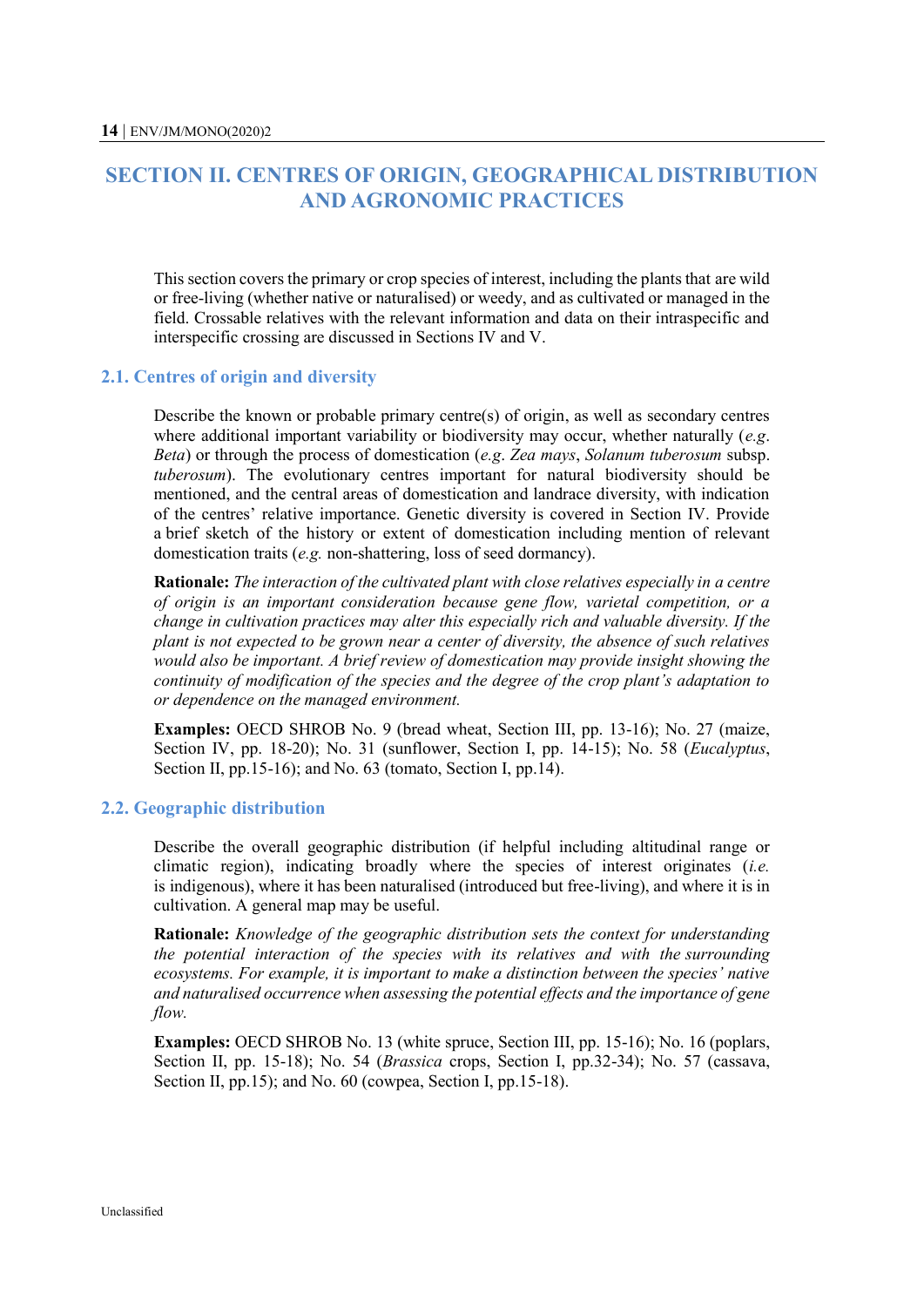#### <span id="page-14-0"></span>**2.3. Ecosystems and habitats where the species occurs natively, and where it has naturalised**

Indicate the natural and non-cultivated or non-managed ecosystems where populations of the species of interest are native (indigenous) and where introduced and now naturalised (free-living) components of the vegetation. Designated natural areas (*e.g.* protected reserves, parks) where the species may be an invasive problem would be noted here. A species weedy in disturbed waste (*e.g.* abandoned) areas would be included here, whereas the species weedy in intensively managed areas would be discussed in the following subsection. Those ecosystems and habitats in which the species of interest occurs and its abundance are indicated here, whereas its ecological interactions with biotic components of the ecosystems and habitats are developed in Section VI.

**Rationale:** *The focus of this subsection is the relatively natural, self-sustaining context, rather than the land areas strongly managed for plant production. Knowledge of where the species occurs indigenously or is free-living provides baseline information for understanding the range of habitats in which the species exists, the range of behaviours exhibited in those habitats, and how characteristics of the species determine the range of habitats where it occurs. This information provides an understanding of the species' potential for interaction with its relatives and surrounding habitats.*

**Examples:** OECD SHROB No. 28 (European white birch, Section III, pp. 19-20); No. 49 (black spruce, Section VII, pp.30-31); No. 54 (*Brassica* crops, Section I, pp.34-37); No. 57 (cassava, Section II, pp.16); and No. 60 (cowpea, Section I, pp.18).

### <span id="page-14-1"></span>**2.4. Agronomic, silvicultural, and other intensively managed ecosystems where the species is grown or occurs on its own, including management practices**

Describe where the species is dependent on management for survival or persistence over several years of usual conditions. Areas where the plant may be a weed problem would be discussed here. Areas to be discussed could include habitats such as annual row crops or bordering areas, tree plantations, orchards and vineyards, along regularly managed roadsides, rights-of-way, irrigation ditches, *etc*. Identify the pertinent general agronomic or other practices, and if relevant, regional differences in practices (including various practices within a region). Information might briefly encompass site preparation after clearcutting, tillage, sowing or planting, weed control, control of volunteers, harvesting, plant protection practices during crop growth and after harvest, transport practices, and the use of harvested materials (*e.g*. for silage). The relevant ecological interactions of the species with particular organisms in these managed ecosystems are discussed in Section VI.

**Rationale:** *The focus of this subsection is on the plant's survival in agro-ecological, silvicultural, and other such managed areas, to provide the baseline environmental information on how the plant responds to or is managed by accepted agronomic, silvicultural or similar intensive practices. Identification of significant cultivation or management practices provides an understanding of measures available to manage or control the plant.*

**Examples:** OECD SHROB No. 15 (soybean, Sections II & V, pp. 13 & 14); No. 18 (sugar beet, Sections I & II, pp. 16-17); No. 49 (black spruce, Section III, pp. 34-38); No.59 (common bean, Section I, pp. 14-16); and No. 66 (apple, Section I, pp. 16-18).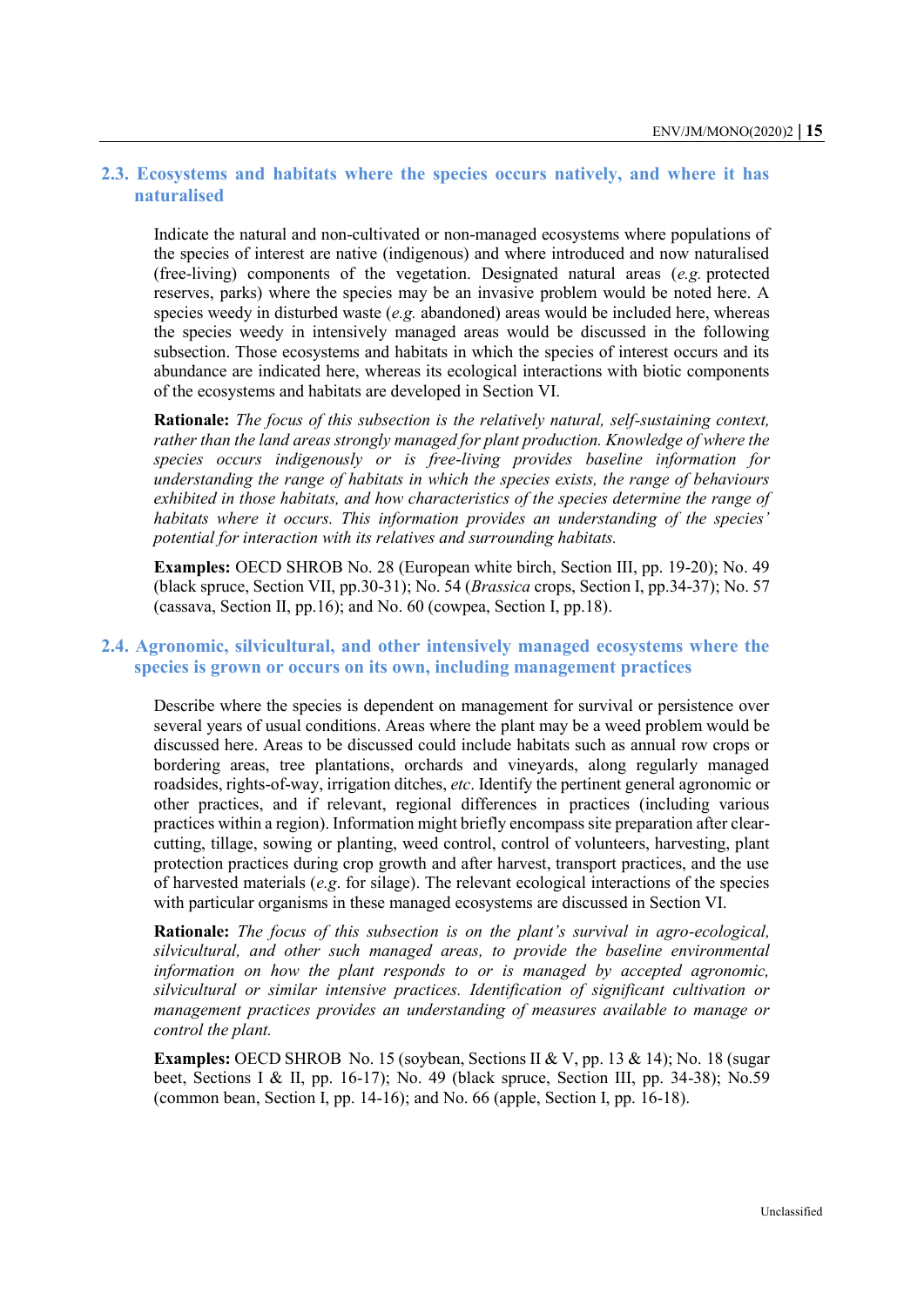# <span id="page-15-0"></span>**SECTION III. REPRODUCTIVE BIOLOGY**

#### <span id="page-15-1"></span>**3.1. Generation time and duration under natural circumstances, and where grown or managed**

Important aspects of generation time and duration include the time to first flowering and total life cycle of the plant, and time from planting to plow-down. Include the effects of agronomic, silvicultural, and similar practices when describing generation time and duration of the cultivated plant. Important differences within both the natural and the cultivated regions should be noted.

**Rationale:** *The generation time and duration are indications of the terms in which environmental effects may occur. Precocious generation times and shorter durations in agriculture affect the likelihood of outcrossing with free-living (wild) relatives, and give a general indication of when outcrossing may first occur.*

**Examples:** OECD SHROB No. 18 (sugar beet, Section I, pp. 13-14); No. 57 (cassava, Section III, pp.21); No. 60 (cowpea, Section III, pp. 21); No. 62 (sorghum, Section II, pp. 21-22); and No. 66 (apple, Section II, pp. 19).

#### <span id="page-15-2"></span>**3.2. Reproduction (production of flowers or cones, fruits, seeds, and vegetative propagules)**

Include a characterisation of the key stages in the life cycle necessary for the plant to survive, reproduce, and disperse. Particular attention is given to any uncommon survival structures or strategies and their importance under natural and cultivation conditions, and to the dependence of survival and reproduction on ecological and geographical factors.

**Rationale:** *The reproductive capabilities of a plant determine the means by which the plant can produce progeny and spread or disperse. Both the plant and its progeny may affect the environment, including other organisms, and thus the time frame and geographic area over which effects might occur.*

#### <span id="page-15-3"></span>*3.2.1. Reproductive structure*

In the case of angiosperms: Describe the general floral dynamics (*e.g*. flowering season, flowering time, anthesis, selfing and/or outcrossing, diagram and formula floral). Relevant genetic details of the outcrossing and/or selfing are addressed in Section IV.

In the case of gymnosperms: Describe the female (has the megasporangium) and male (has the microsporangia) structure.

In both cases (angiosperms and gymnosperms), indicate if the plant is monoecious or dioecious.

**Rationale:** *This information will assist in understanding some of the factors that affect the potential for gene flow, and in assessing particular management strategies for reducing gene flow when outcrossing may occur. Such management strategies may include induced male sterility or asynchronous flowering times.*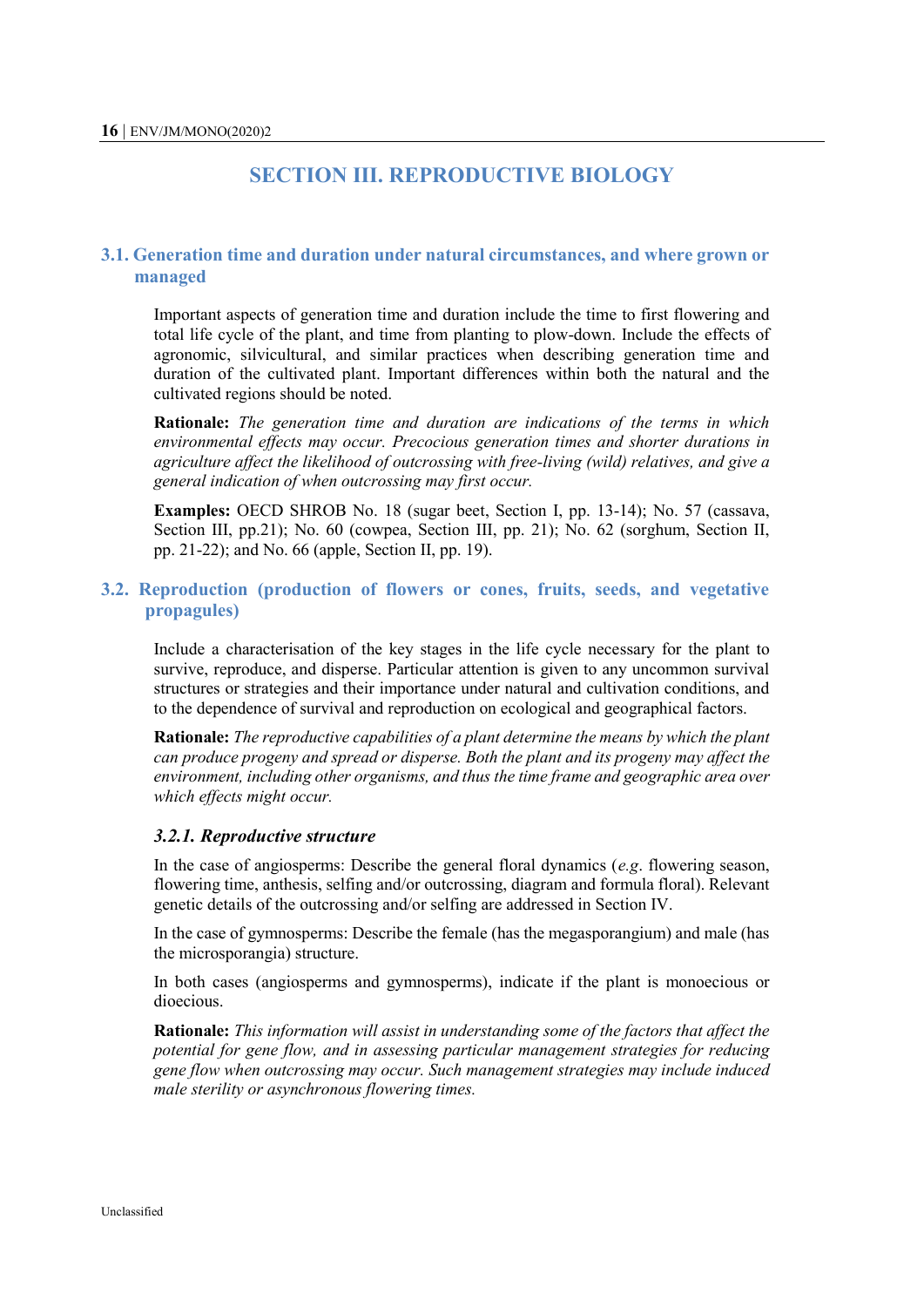**Examples:** OECD SHROB No. 8 (potato, Section VI, p. 17); No. 21 (Sitka spruce, Section III, p. 15); No. 49 (black spruce, Section III, pp. 15); No. 53 (*Cucurbita*, Section V, pp. 30- 31); and No. 59 (common bean, Section II, pp. 18).

#### <span id="page-16-0"></span>*3.2.2. Pollination (wind, insects, both,* **etc***.), pollen dispersal, pollen viability*

Describe observed modes of pollen dispersal, indicating the most prevalent way. Important insect or other animal pollinators should be indicated. Give data on the range of pollen dispersal through the air and/or by the animal vectors, if known. Note how climatic or regional (*e.g.* geographic) differences can affect pollination. Provide available information or data on the influence of pollen quantity, movement, viability, load and competition on outcrossing, which is discussed in Sections IV and V. The details on pollination as they pertain to the plant are covered here, whereas details particularly pertinent to the pollinator are covered in Section VI.

**Rationale:** *Pollen biology is an important component in the assessment of potential for gene flow, and in the evaluation of a need for and the type(s) of pollen confinement strategies such as buffer rows or isolation distances.*

**Examples:** OECD SHROB No. 8 (potato, Section VI, p. 17); No. 18 (sugar beet, Section IV, pp. 22-23); No. 54 (*Brassica* crops, Section II, pp. 59-61); No. 62 (sorghum, Section II, pp. 22-23); and No. 63 (tomato, Section II, pp. 21-22).

#### <span id="page-16-1"></span>*3.2.3. Seed production, and natural dispersal of fruits, cones, and/or seeds*

Briefly describe the sexual reproductive structures, including relevant morphological characteristics of fruits (or cones) and seeds, and note any inherent means of dispersal (*e.g.* shattering, fruit splitting, ballistic). Note the quantity of seeds produced by a plant (*e.g.* seeds per fruit and number of fruits). Provide information on the means and range of dispersal (*e.g.* by gravity, wind, water, on and/or in animals), and if there are several means indicate their relative importance. Cover apomixis below, in Subsection 3.2.5.

**Rationale:** *The number of seeds and seed/fruit dispersal mechanisms is a factor to consider in understanding the potential for establishment of free-living plants or populations, and thus the time and geographic area over which environmental effects might occur. The range of variability of these factors is also an important consideration.*

**Examples:** OECD SHROB No. 15 (soybean, Section IV, p. 14); No. 28 (European white birch, Section IV, p. 23); No. 53 (*Cucurbita*, Section V, pp. 31-33); No. 54 (*Brassica* crops, Section II, pp.  $65-69$ ); and No.  $63$  (banana, Section V, pp. 34).

#### <span id="page-16-2"></span>*3.2.4. Seed viability, longevity and dormancy, natural seed bank; germination, and seedling viability and establishment*

Discuss factors in the establishment of any seed bank, including its transience or persistence, and the viability, longevity and dormancy of seeds under natural conditions. Note any special conditions that affect dormancy and/or germination (*e.g*. depth of burial, light and/or temperature, passage through an animal's digestive tract, or need for fire) that might be particularly relevant. Note any special requirements for the establishment and survival of seedlings (*e.g.* soil qualities or regime), as the organism's fitness may be revealed at this challenging phase in the life cycle.

**Rationale:** *Seed viability is a key factor to consider in assessing the likelihood of survival of non-cultivated plants. Natural seed banks are often the main source of weeds*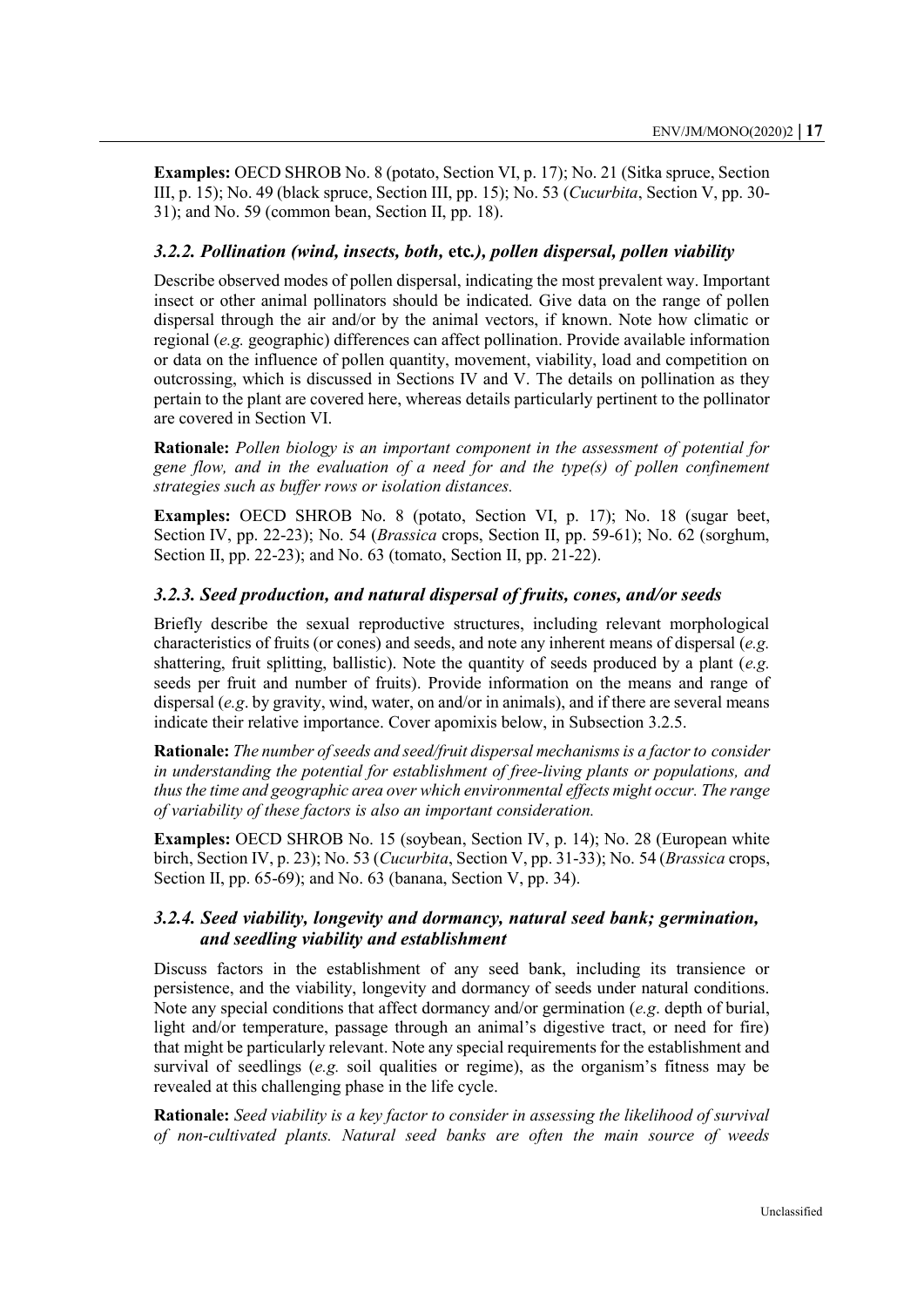*in cultivated fields, whether they are previous-crop volunteers or non-crop weedy relatives. Whether seedlings can establish usually is a primary limiting factor in continuing the life cycle.*

**Examples:** OECD SHROB No. 45 (cotton, Section IV, pp. 26-27); No. 54 (*Brassica* crops, Section II, pp. 70-72); No. 56 (sugarcane, Sections V & IX, pp. 39-40 & 57-58); No. 58 (*Eucalyptus*, Sections IV & VII, pp. 32-33 & 47-50); and No. 62 (sorghum, Section II, pp. 23-24).

#### <span id="page-17-0"></span>*3.2.5. Asexual propagation (apomixis, vegetative reproduction)*

Take into account natural vegetative cloning (*e.g*. in grasses and poplars), the kinds of propagules (special structures, and/or fragmented plant pieces), dispersal of the propagules, and their viability. Discuss the relative importance of asexual reproduction for the plant, including any differences dependent on habitat or region. For apomixis (non-sexual production of seeds), similarly consider its relative importance and effectiveness.

**Rationale:** *If a plant has a strategy that includes asexual propagation, this could be a means for considerable or quite different dispersal or spread, and consequently may also affect the time frame and geographic area over which environmental effects might occur.*

**Examples:** OECD SHROB No. 16 (poplars, Section IV, pp. 23); No. 49 (black spruce, Section III, pp.16-17); No. 53 (*Cucurbita*: Section V, pp. 35); No. 56 (sugarcane, Section V, pp.37 & 40-41); and No. 57 (cassava, Section III, pp.24).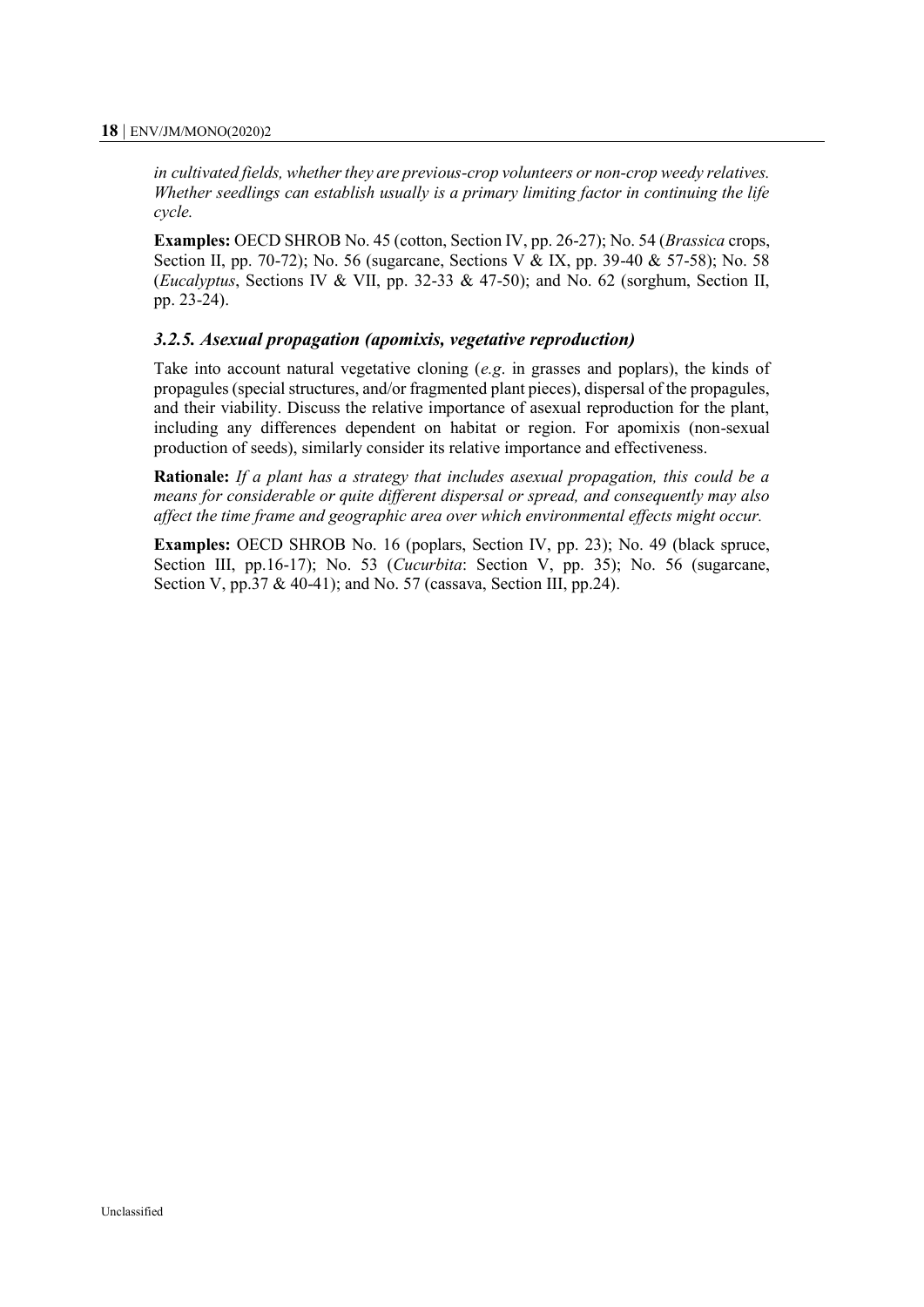### **SECTION IV. GENETICS**

#### <span id="page-18-1"></span><span id="page-18-0"></span>**4.1. Relevant detailed genetic information on the species**

Give a basic overview of the relevant genetic constitution and genetic dynamics of the species. If more appropriate in a particular case, some basic genetic information (*e.g*. ploidy, ancestral/progenitor genomes) may be more fully or instead discussed in Section V. In this Section IV (including subsections as needed), cover for example and if appropriate cytogenetics (*e.g.* karyology, meiotic behaviour), nuclear genome size, possible extent of repetitive or non-coding DNA sequences, main genetic diversity or variability (*e.g.* among or within populations or varieties, and of alleles at a locus), evidence of heterosis or inbreeding depression, maternal and/or paternal inheritance of organellar genomes, and methods of classical breeding (*e.g.* utility from employing mutagenesis with the species). The relevance of the information to the species' variability and the potential effects of transformation are paramount in deciding what to include, as the focus is not to provide this genetic characterisation for plant development.

Intraspecific crossing with both non-cultivated strains (*e.g.* weedy races) and among nontransformed cultivars is appropriately covered here (perhaps with a table or diagram), including any genetic or cytoplasmic constraints or limitations to crossing (*e.g*. cytoplasmic or nuclear sterility, incompatibility systems). Interspecific crosses are addressed in the following section.

**Rationale:** *The information in this section includes genetic and breeding data, such as details of genomic or genetic stability (including gene silencing) and intraspecific outcrossing behaviour and potential, only to the extent that such information describes parameters that influence how genetic material (including new material) behaves in particular genetic backgrounds, and in outcrossing. Interspecific hybridisation is in a separate section (which follows) because intraspecific crossing is more likely (and familiar), and interspecific hybrids may bring in broader or more extensive concerns.*

**Examples:** OECD SHROB No. 9 (bread wheat, Sections III & V, pp.  $13-17$  & 20-23); No. 12 (Norway spruce, Section VI, pp. 21-23); No. 45 (cotton, Section V, pp. 28-29); No. 54 (*Brassica* crops, Section III, pp. 73-78); and No. 66 (apple, Section III, pp. 26-28).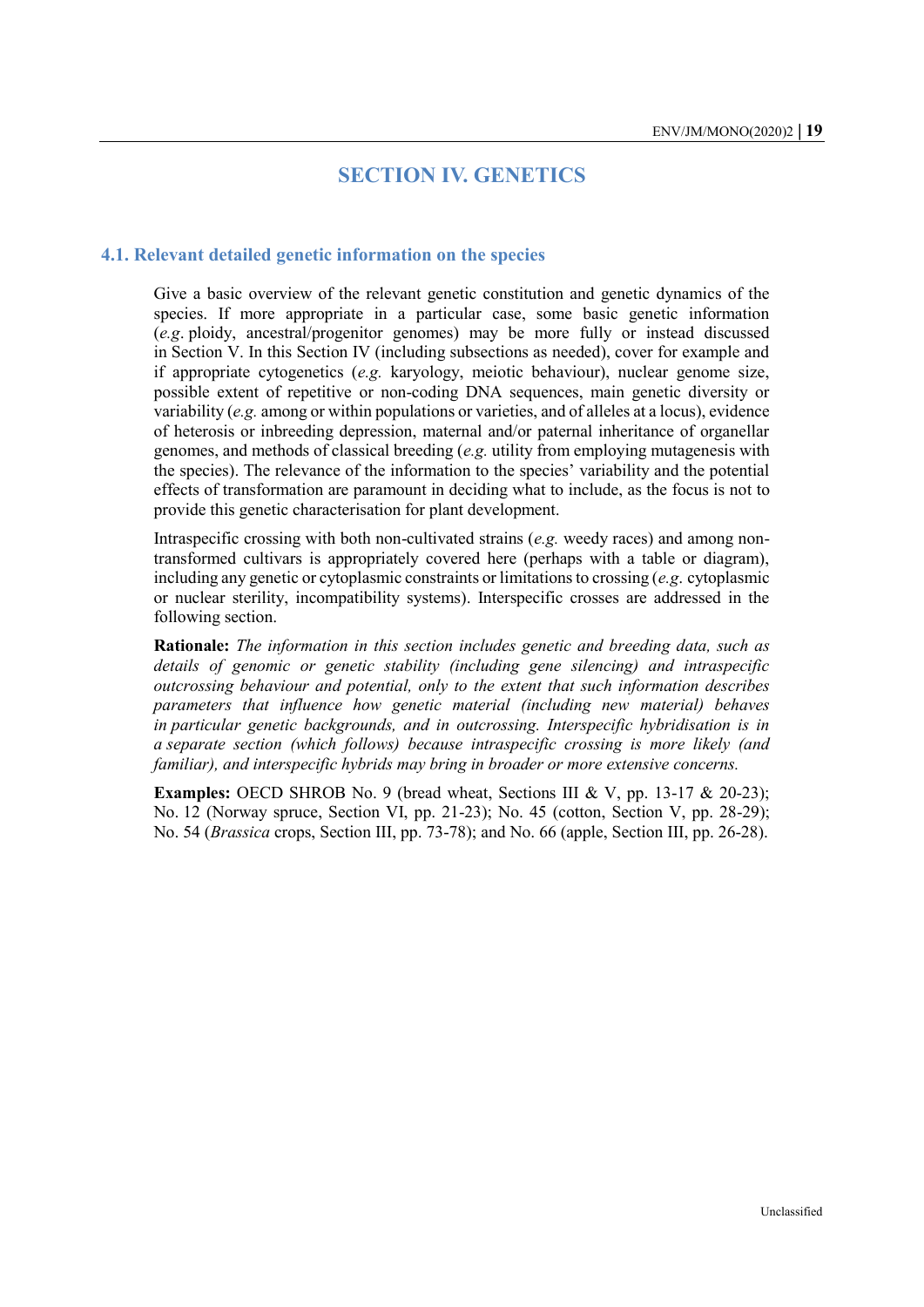# <span id="page-19-0"></span>**SECTION V. HYBRIDISATION AND INTROGRESSION**

#### <span id="page-19-1"></span>**5.1. Natural facility of interspecific crossing (extent, sterility/fertility)**

Describe interspecific (including intergeneric) crosses observed under natural conditions. Provide a list and perhaps a diagram of the documented hybrids, *i.e*. the crossings that may occur unaided under usual environmental conditions — if the crossable relatives (other species) might be present. The information could include a discussion of ploidy (and ancestral/progenitor genomes). Provide an indication or review of the likelihood of firstgeneration  $(F_1)$  hybrids and later generations of these  $F_1$  hybrids, and as well whether the  $F_1$  hybrids may be bridges for genes to cross into other (non-parental) species. Rare plant species are considered here and in the following subsection. Indicate naturally hybridising species that are weedy (including invasive) in the list of hybridising species (detailed discussion of their weediness in a local environment would be covered in an environmental risk/safety assessment).

**Rationale:** *The ability of a cultivated species to hybridise with other cultivated or wild species is a significant factor in determining whether genes or traits could be transferred to other species.*

**Examples:** OECD SHROB No. 9 (bread wheat, Section V, pp. 20-23); No. 16 (poplars, Sections III & VI, pp. 20 & 28-29); No. 54 (*Brassica* crops, Section II, pp. 61-65); No. 56 (sugarcane, Section X, pp. 59-61); and No. 58 (*Eucalyptus*, Section IX & Appendix, pp. 53-55 & 58-61).

#### <span id="page-19-2"></span>**5.2. Experimental crosses**

Discuss the experimental data available on outcrossing under controlled conditions, and theoretical possibilities for and barriers to outcrossing. This information is in contrast to that in the previous subsection, which indicates the outcrossing to readily crossable relatives. Experimental data that is the result of forced crosses employing special techniques (*e.g.* embryo rescue) would be relevant only if such studies help to clarify degree of relatedness and likelihood of natural crossing. Theoretical considerations or experimental information might be, for example, on cytogenetic data and meiotic behaviour, or sexual incompatibility systems.

**Rationale:** *Experimental data and theoretical considerations may broaden the understanding of potential (or as yet unknown) unaided (natural) gene transfer. The information and data are only relevant if unaided crossing in the field can occur.*

**Examples:** OECD SHROB No. 8 (potato, Section VII, pp. 19-21); No. 16 (poplars, Section VI, pp. 28-29); No. 22 (eastern white pine, Section IV, p. 17); No. 59 (common bean, Section IV, pp. 21); and No. 63 (tomato, Section IV, pp. 27-29).

#### <span id="page-19-3"></span>**5.3. Information and data on introgression**

Provide an indication or review of the likelihood of  $F_1$  hybrids backcrossing into one or both parents. Provide information on both natural and experimental introgression (extensive backcrossing), and on the (types of) genes or the traits for which introgression has been demonstrated. For example, extensive backcrossing and introgression may be only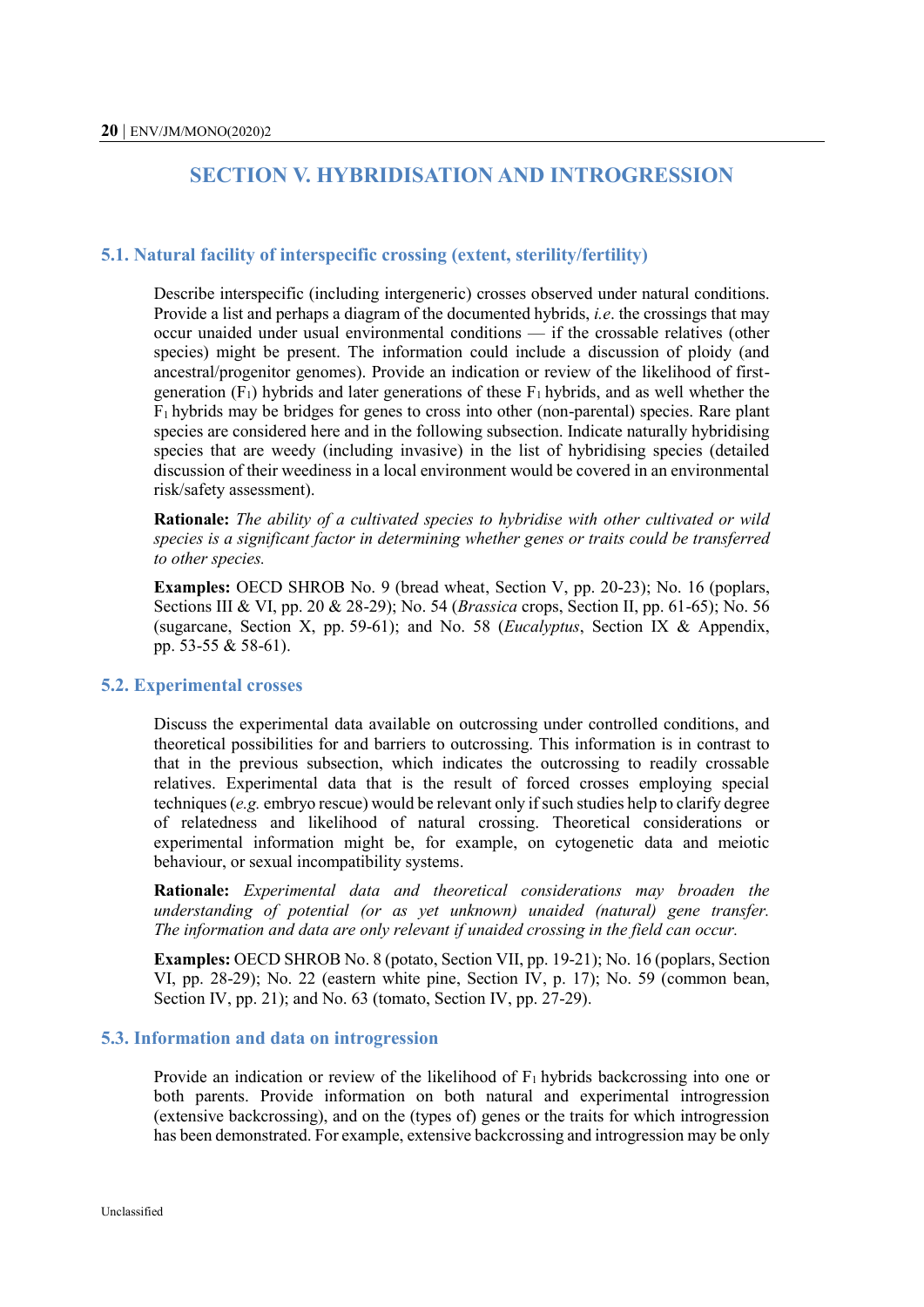in one direction, rather than into both parental lines or species' populations. Information should include the extent of likely natural (*i.e.* unaided) introgression or generations of experimental backcrossing, and the fertility and fecundity of the resultant plants.

**Rationale:** *Of primary consideration is whether interspecific crossing will lead to the introgression of genes. Interspecific crossing is a necessary but typically not a sufficient step for considerable introgression to occur. Even if introgression occurs, it is not the presence but the expression of the gene or trait that may be of primary importance.*

**Examples:** OECD SHROB No. 24 (*Prunus* spp. – stone fruits, Section II, p. 30); No. 53 (*Cucurbita*, Section VII, pp. 41-43); No. 60 (cowpea, Section IV, pp. 26); No. 62 (sorghum, Section III, pp. 28-29); and No. 66 (apple, Section IV, pp. 30).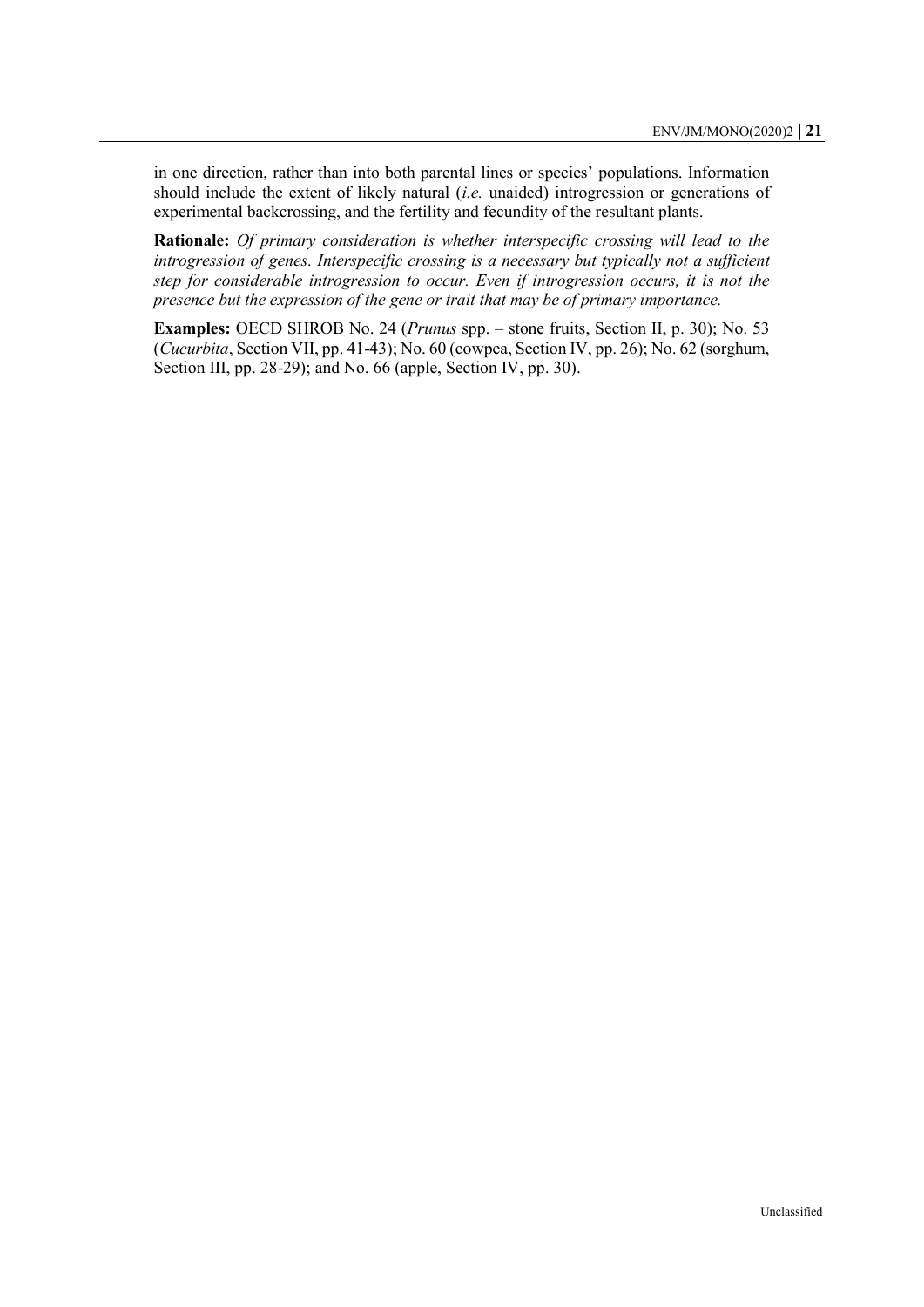# <span id="page-21-0"></span>**SECTION VI. GENERAL INTERACTIONS WITH OTHER ORGANISMS (ECOLOGY)**

#### <span id="page-21-1"></span>**6.1. Interactions in natural ecosystems, and in agronomic, silvicultural or other ecosystems where the species is cultivated or managed**

Provide a general overview (including subsections as needed) of main functional ecological interactions of the species of interest within these natural and managed ecosystems and habitats (Subsections 2.3 and 2.4 list and briefly characterise the natural (unmanaged) and managed ecosystems and habitats in which the species of interest occurs.). Topics addressed in Section VI could include for example, symbiotic relationships (*e.g.* rhizobial and mycorrhizal symbioses, plant-pollinator interactions), food webs (*e.g.* fruit and seed consumers or predators), noxious/toxic or other important interactions, whether direct or incidental, with insects (*e.g.* chemical defense), other invertebrate and vertebrate animals (*e.g.* non-domesticated or wild animals), and with plants (*e.g*. through allelopathy). Tritrophic interactions may also be considered.

Topics related to consumption by humans and/or domesticated animals of plants consumed as food and/or feed, are not addressed in consensus documents on the biology of cultivated plants as these topics are outside the scope of the WG-HROB. Topics related to consumption by non-domesticated or wild invertebrate and vertebrate animals are however within the scope of the WG-HROB. This section could address, for example, major natural toxicants and common properties of the plant as regards non-domesticated vertebrates (*e.g.* effects of ingestion of *Cucurbita*) as well as common environmental allergenic (*e.g.* contact irritants, dermal or aeroallergens) properties regarding humans and domesticated animals in incidental contact with the plant. In some cases, it may be relevant to mention similar information from related species (*e.g.* toxicants in sexually compatible wild relatives of the plant species).

Animal pollinators (*e.g.* bees, hummingbirds) and the importance of a pollination system to the animal pollinator is detailed here, whereas the importance of the pollination system to the plant is addressed in Subsection 3.2.2. A listing of pertinent pests and pathogens (and diseases) may be presented as an appendix, with only those that are critically relevant discussed here.

**Rationale:** *The description of the basic general ecology of the species of interest is useful when determining the scope of interactions that may be used as a baseline for understanding the influences the cultivated plant may have on organisms that are in usual close contact. A general understanding of the interactions of the species with other organisms, including non-domesticated animals if relevant, will aid in determining whether any concerns may arise during cultivation from a change in the genetics of the species. If relevant, a brief description of effects of cultivation of the plant species on the health of non-domesticated animals (*e.g. *levels of nitrate) may be included. Effects of incidental contact of humans (*e.g. *worker safety during cultivation and handling, windborne pollen) and domesticated animals to toxicants and allergens may be relevant. Effects of ingestion on the health of humans and/or domesticated animals would be thoroughly treated elsewhere, such as in an OECD consensus document on compositional considerations for food and feed issues. Corresponding OECD compositional documents for the considered plant species, if existing (see [http://www.oecd.org/chemicalsafety/biotrack/consensus-](http://www.oecd.org/chemicalsafety/biotrack/consensus-document-for-work-on-safety-novel-and-foods-feeds-plants.htm)*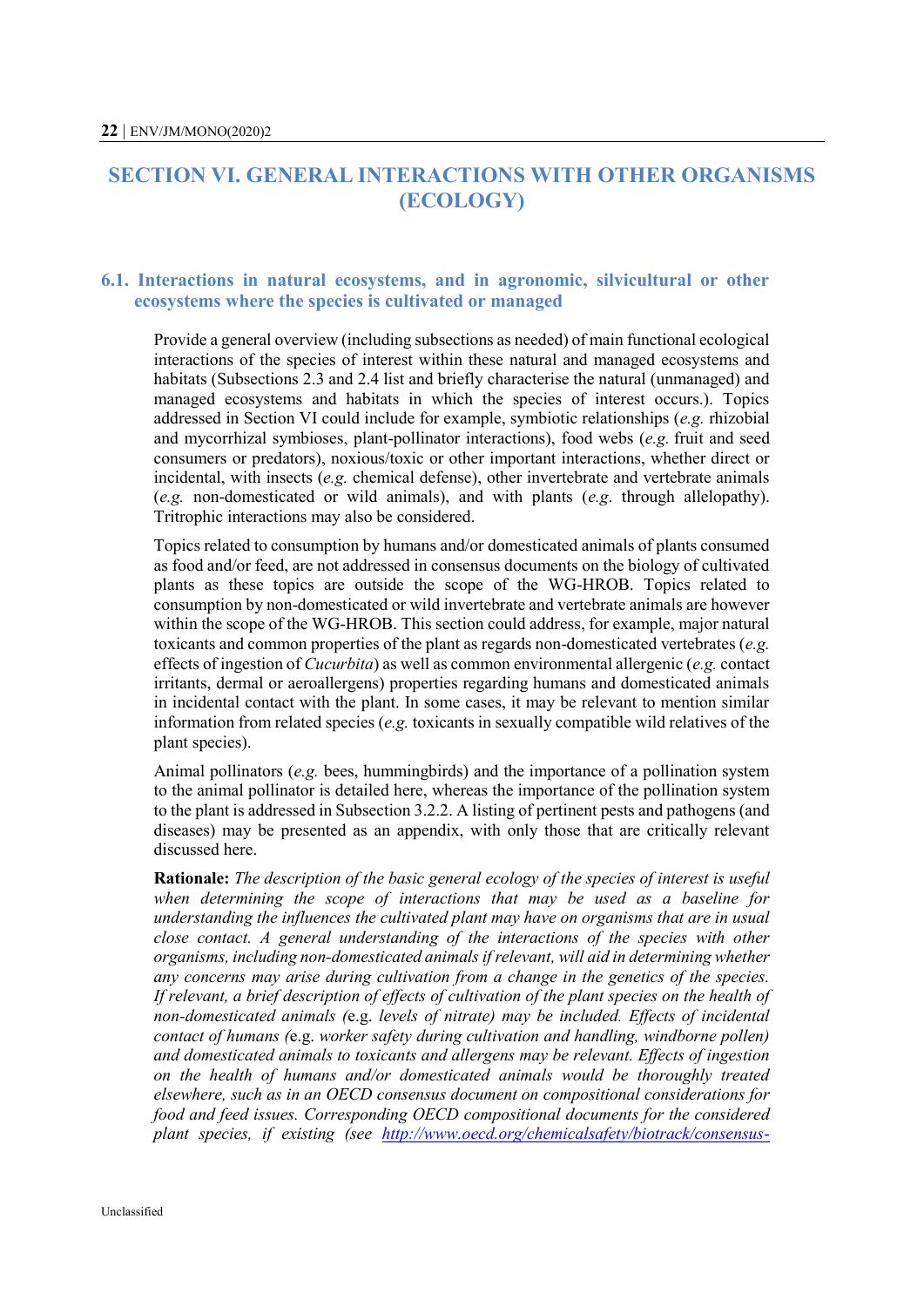*[document-for-work-on-safety-novel-and-foods-feeds-plants.htm\)](http://www.oecd.org/chemicalsafety/biotrack/consensus-document-for-work-on-safety-novel-and-foods-feeds-plants.htm), should be referenced as appropriate.*

**Examples:** OECD SHROB No. 13 (white spruce, Section VII, pp. 28-31); No. 49 (black spruce, Section VII, pp.31-34); No. 53 (*Cucurbita*, Section IX, pp. 49-51); No. 54 (*Brassica* crops, Section V, pp.89-93); and No. 62 (sorghum, Section IV, pp. 34-36).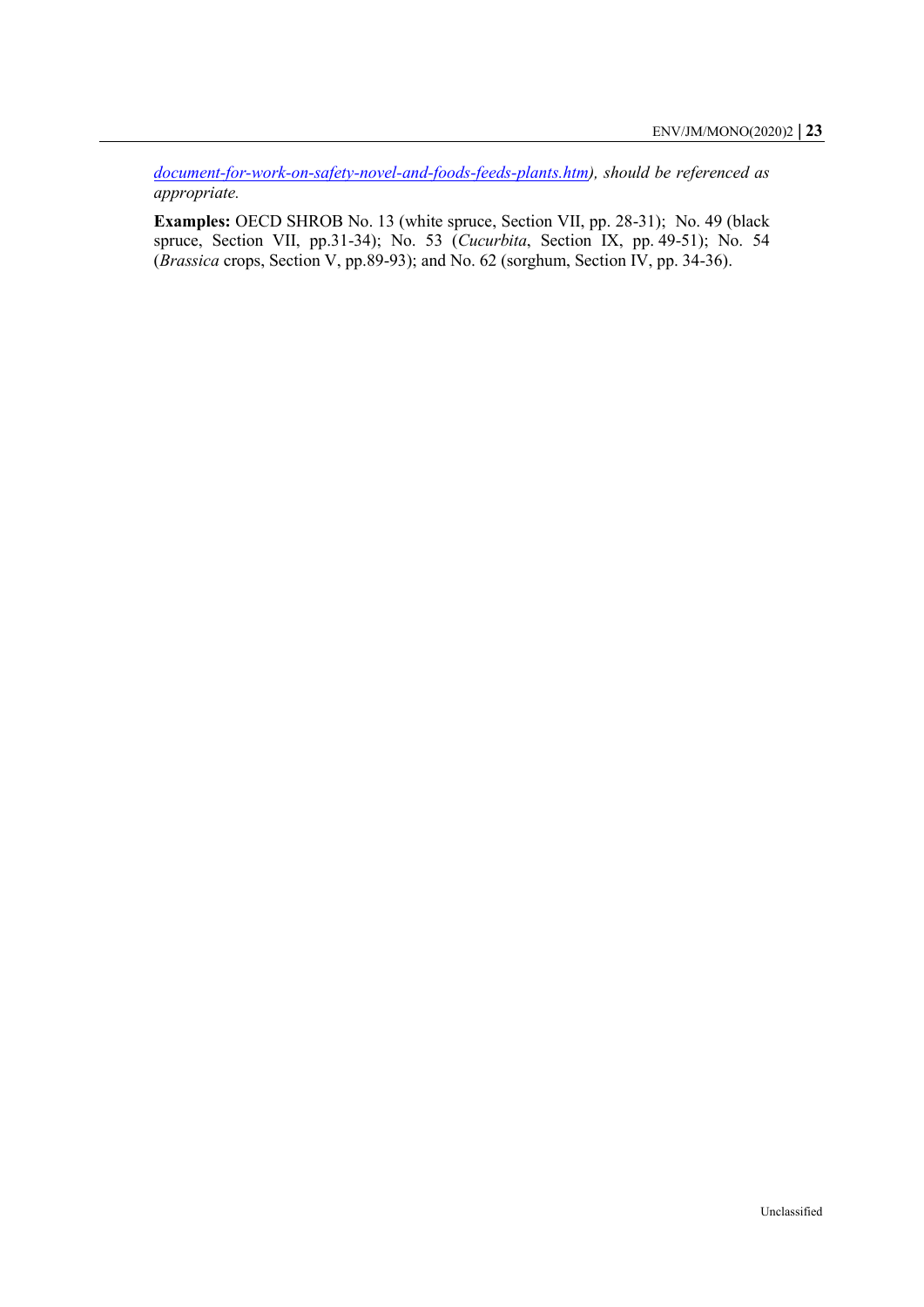# **SECTION VII. ADDITIONAL INFORMATION**

<span id="page-23-0"></span>The possibility is expressly left open for topics of additional information that is pertinent to environmental risk/safety assessment, as a section in the main text of the document, and/or as appendices.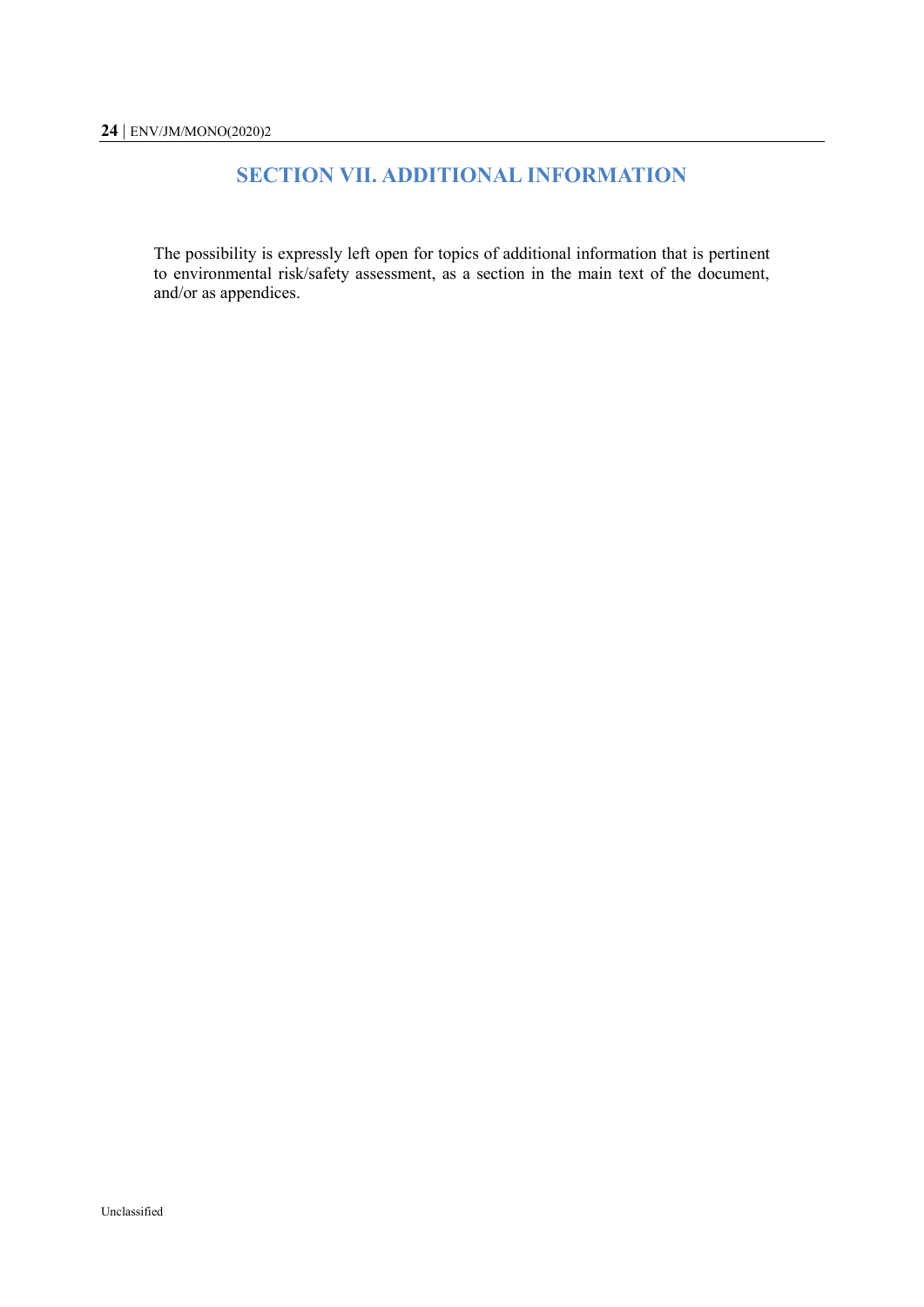# **SECTION VIII. REFERENCES**

<span id="page-24-0"></span>As much as possible, the references should be peer-reviewed literature available internationally, and mentioned in full format. After the references directly cited in the text, this section could include a subsection on additional useful references 'for further reading'.

**Example:** OECD SHROB No. 66 (apple, pp. 42-51).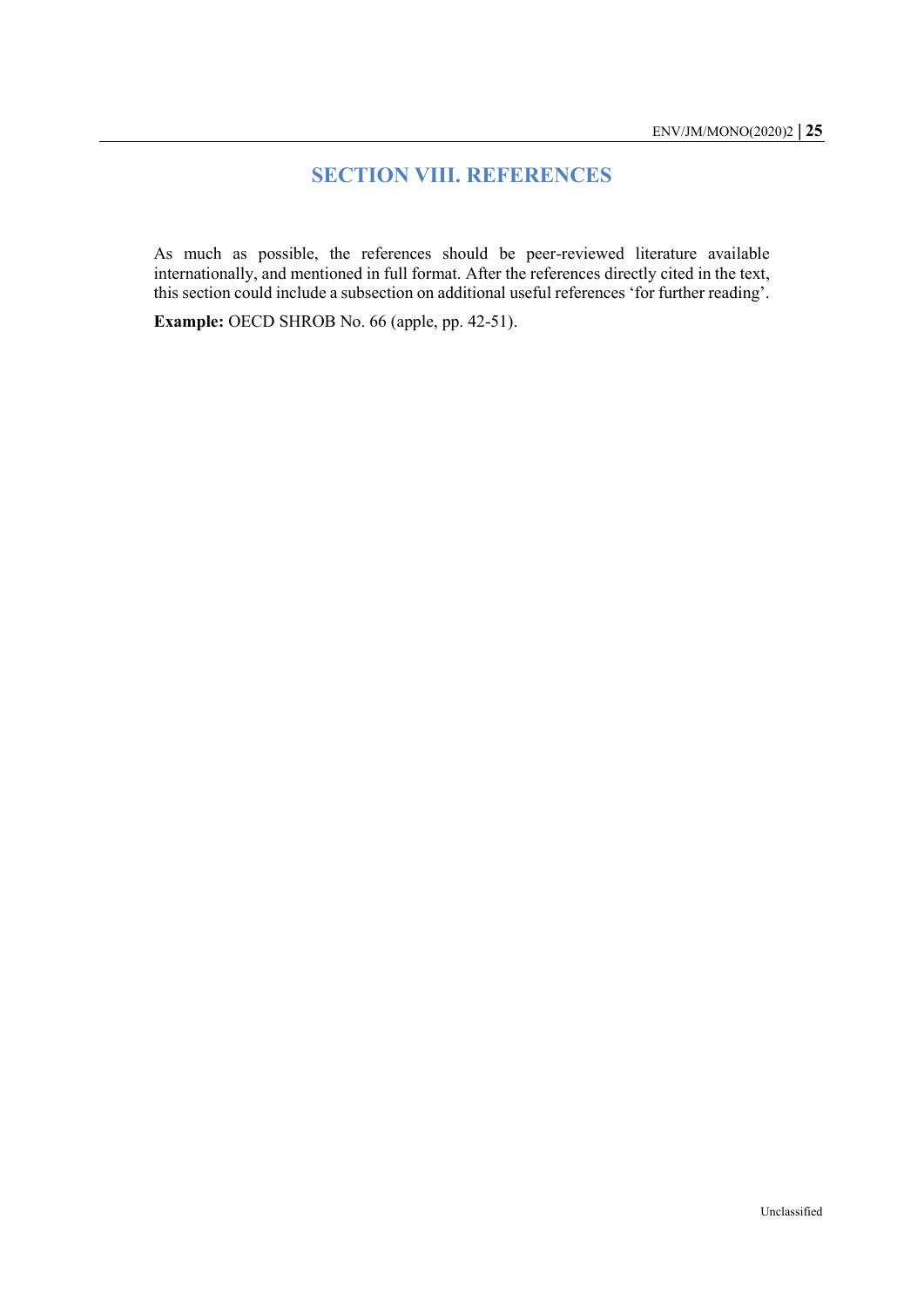## <span id="page-25-0"></span>**APPENDIX 1 – COMMON PESTS AND PATHOGENS**

Provide a list of causative organisms for diseases (pathogens) and pests that commonly occur in the crop under agronomic, silvicultural, or equivalent conditions.

**Rationale:** *Provide as considered useful for risk/safety assessment rather than usual production management. Critically important organisms and ecological relationships (*e.g. *a virus disease that is a principal management issue) are covered in Section VI. The risk/safety assessment would then consider whether the transformation in the crop would be of environmental concern.*

**Examples:** OECD SHROB No. 18 (sugar beet, Appendix, pp. 32-37); No. 31 (sunflower, Section V & Appendices 1 & 2, pp. 31 & 37-47); No. 56 (sugarcane, Section VIII & Appendices 1 & 2, pp. 46-56 & 65-68); No. 60 (cowpea, Section V & Appendix 1, pp. 27  $\&$  30-34); and No. 63 (tomato, Appendices I & II, pp. 34-35 & 36-37).